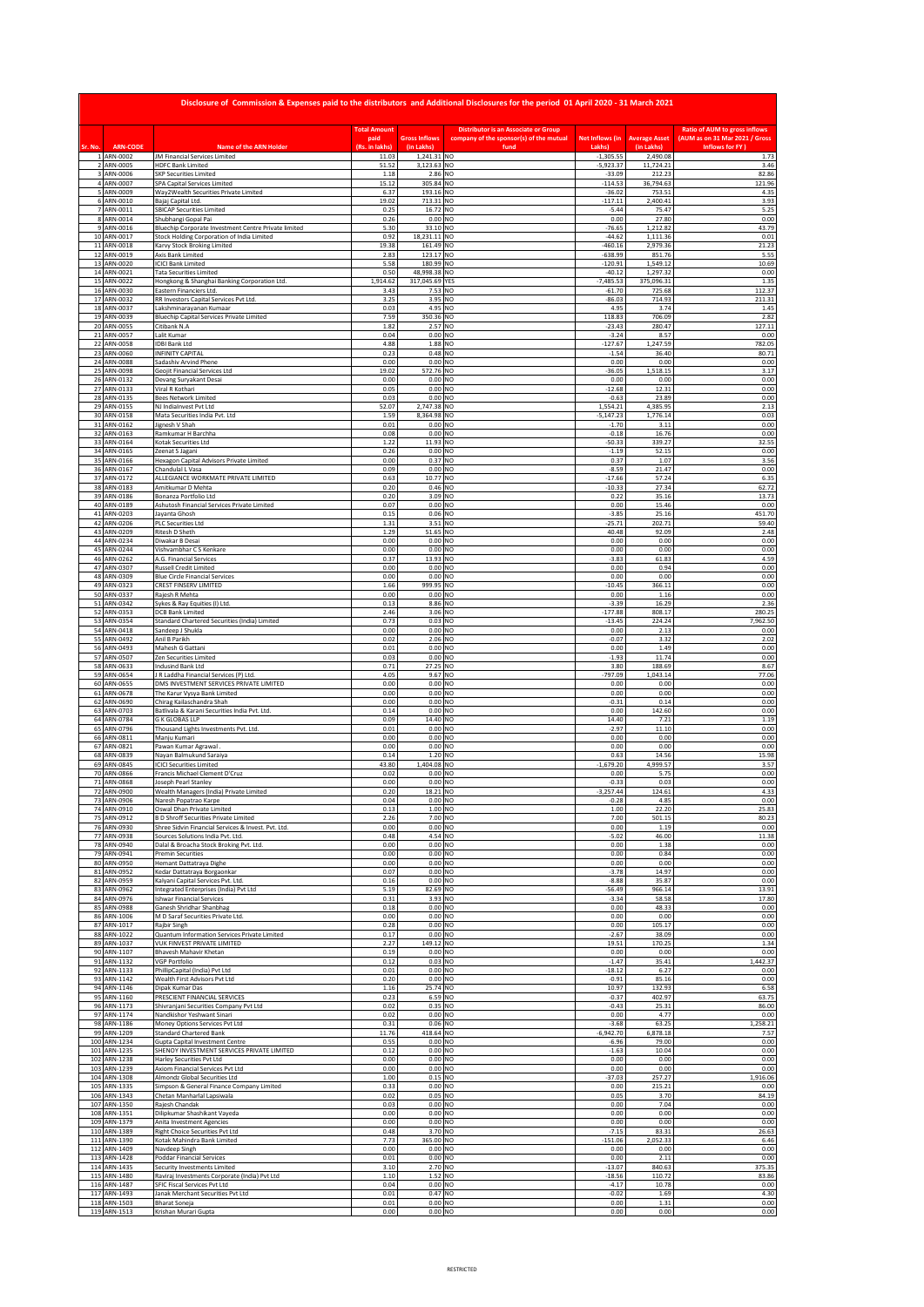|            | 120 ARN-1520                 | Hemant Satyavan Shah                                                              | 0.01          | 0.00 NO                |                                  | $-0.32$              | 0.59             | 0.00             |
|------------|------------------------------|-----------------------------------------------------------------------------------|---------------|------------------------|----------------------------------|----------------------|------------------|------------------|
|            | 121 ARN-1560<br>122 ARN-1563 | Purnima Securities Pvt Ltd<br><b>Emkay Global Financial Services Limited</b>      | 0.00<br>0.42  | $0.00$ NO<br>1,000.55  | NO                               | 0.00<br>$-27.69$     | 0.00<br>323.96   | 0.00<br>0.05     |
| 123        | ARN-1566                     | CHAITANYA FINANCIAL SERVICES PRIVATE LIMITED                                      | 0.03          | 0.36                   | NO                               | 0.36                 | 4.39             | 15.35            |
| 124        | ARN-1567<br>125 ARN-1598     | <b>Basic Financial Services Pvt Ltd</b><br>Bhadresh Madhusudan Gandhi             | 0.31<br>0.00  | 0.70 NO<br>$0.00$ NO   |                                  | $-5.36$<br>0.00      | 84.77<br>0.00    | 139.38<br>0.00   |
|            | 126 ARN-1630                 | Madhuri Sundararajan                                                              | 0.24          | $0.00$ NO              |                                  | $-0.69$              | 51.55            | 0.00             |
| 127        | ARN-1632<br>128 ARN-1634     | D Sundararajan<br>Asit Haresh Bhansali                                            | 0.00<br>0.04  | $0.00$ NO<br>0.00      | NO                               | 0.00<br>0.00         | 0.00<br>9.06     | 0.00<br>0.00     |
|            | 129 ARN-1662<br>130 ARN-1666 | Priti Ajit Kucheria<br>Safe Assets                                                | 0.00<br>0.00  | 0.00<br>0.00           | NO<br>NO                         | 0.00<br>0.00         | 1.60<br>0.00     | 0.00<br>0.00     |
|            | 131 ARN-1668                 | ECS Financial Services (India) Private Limited                                    | 1.22          | 82.91 NO               |                                  | 19.28                | 138.52           | 2.19             |
| 133        | 132 ARN-1669<br>ARN-1676     | Ruby Financial Services Pvt Ltd<br><b>Right Returns</b>                           | 0.35<br>0.00  | 0.06<br>0.00           | N <sub>O</sub><br>NO             | $-7.27$<br>0.00      | 69.99<br>0.00    | 1,347.46<br>0.00 |
|            | 134 ARN-1678                 | Mangsidhesh Investments Pvt Ltd                                                   | 0.96          | 3.70                   | NO                               | $-19.97$             | 181.85           | 56.31            |
| 136        | 135 ARN-1739<br>ARN-1777     | Jennifer Maria Mendes<br>VIJAY INVESTEDGE PRIVATE LIMITED                         | 0.00<br>0.07  | 1.58<br>0.00           | NO<br>NO                         | 0.79<br>$-3.96$      | 0.51<br>32.21    | 0.74<br>0.00     |
| 137        | ARN-1820                     | <b>Right Choice Investment Shoppe</b>                                             | 0.01          | 0.00                   | NO                               | $-0.68$              | 3.63             | 0.00             |
| 138        | ARN-1821<br>139 ARN-1837     | U.R. MONEY<br>Sangeeta Milind Chitnis                                             | 0.01<br>0.03  | 0.00<br>0.56           | NO<br><b>NO</b>                  | $-1.42$<br>$-0.65$   | 2.35<br>6.45     | 0.00<br>13.39    |
| 140        | ARN-1849                     | Akshaya Budhraja                                                                  | 0.00          | 0.00                   | NO                               | 0.00                 | 1.17             | 0.00             |
|            | 141 ARN-1851<br>142 ARN-1909 | Dhanesh M. Shah<br>Integra Securities Private Limited                             | 0.00<br>0.08  | 0.00<br>3.00           | N <sub>O</sub><br>N <sub>O</sub> | 0.00<br>3.00         | 0.00<br>13.35    | 0.00<br>5.62     |
|            | 143 ARN-1912<br>144 ARN-1920 | ANJALI INVESTMENTS                                                                | 3.62<br>0.02  | 11.47 NO<br>$0.00$ NO  |                                  | $-20.55$<br>$-1.36$  | 247.48<br>1.40   | 25.53<br>0.00    |
|            | 145 ARN-1927                 | Hari Ghanashyam Kamat<br>Kaajal Suresh Thadani                                    | 0.00          | 0.00 NO                |                                  | 0.00                 | 0.00             | 0.00             |
|            | 146 ARN-1930<br>147 ARN-1964 | Vatsal Pravin Shah<br>Anil Khera                                                  | 0.00<br>4.28  | 2.00 NO<br>267.63 NO   |                                  | 2.00<br>$-111.22$    | 3.70<br>385.09   | 2.60<br>1.51     |
| 148        | ARN-1976                     | Sandeep Shah                                                                      | 0.16          | 0.00                   | NO                               | 0.00                 | 21.49            | 0.00             |
| 149        | ARN-2023<br>150 ARN-2025     | Bharat Bhushan & Co.<br>Suvridhi Capital Markets Private Ltd                      | 1.76<br>0.07  | 36.32 NO<br>$0.00$ NO  |                                  | $-391.38$<br>$-0.14$ | 252.79<br>11.54  | 6.86<br>0.00     |
|            | 151 ARN-2096                 | PRUDENT INVESTMENTS.                                                              | 1.60          | 137.89 NO              |                                  | $-5.01$              | 115.77           | 1.00             |
|            | 152 ARN-2122<br>153 ARN-2131 | Andhra Bank<br>Kanga Financial Services Pvt Ltd                                   | 0.00<br>0.51  | $0.00$ NO<br>37.16     | NO                               | 0.00<br>$-62.14$     | 0.00<br>73.81    | 0.00<br>1.69     |
|            | 154 ARN-2180<br>155 ARN-2224 | Y. Sridhar                                                                        | 0.04<br>0.31  | 0.00<br>3.60           | NO<br>NO                         | 0.00<br>$-1.94$      | 19.37<br>32.93   | 0.00<br>10.57    |
|            | 156 ARN-2238                 | Ashwin Rasiklal Vajani<br>Rajiv Suri                                              | 0.02          | 0.00                   | N <sub>O</sub>                   | 0.00                 | 5.96             | 0.00             |
| 158        | 157 ARN-2276<br>ARN-2282     | Seema Ramesh Nainani<br>Ramesh Valab Nainani (Huf)                                | 0.00<br>0.03  | 0.00<br>0.00           | N <sub>O</sub><br>NO             | 0.00<br>$-0.26$      | 0.00<br>4.86     | 0.00<br>0.00     |
|            | 159 ARN-2283                 | Tushar Jitendra Shah                                                              | 0.10          | 2.69                   | NO                               | $-4.03$              | 23.78            | 10.37            |
| 161        | 160 ARN-2365<br>ARN-2373     | Hari Mohan Gupta<br>Divyesh Jagdish Rach                                          | 0.00<br>0.21  | 0.00<br>0.00           | NO<br>NO                         | 0.00<br>$-0.18$      | 4.17<br>26.12    | 0.00<br>0.00     |
| 162        | ARN-2380                     | Edge Corporate Services Pvt Ltd                                                   | 12.33         | 850.36                 | NO                               | $-23.87$             | 952.79           | 1.35             |
| 163        | ARN-2402<br>164 ARN-2403     | Farr Lapp Investments<br>Varsha Investments                                       | 0.00<br>0.50  | 0.00<br>7.92           | NO<br><b>NO</b>                  | 0.00<br>$-4.80$      | 0.00<br>195.21   | 0.00<br>27.30    |
| 165<br>166 | ARN-2425<br>ARN-2455         | Shashi Shekhar Chilana<br>Shekhar Madhusudan Mahore                               | 0.00<br>0.05  | 0.00<br>0.00           | NO<br>NO                         | 0.00<br>0.00         | 0.70<br>8.50     | 0.00<br>0.00     |
|            | 167 ARN-2481                 | Rajinder Pal Singh Anand                                                          | 0.17          | 0.00                   | NO                               | $-1.03$              | 63.77            | 0.00             |
| 168        | ARN-2482<br>169 ARN-2487     | Nityanand Shankar Bhandarkar<br>Devendra Yeshwant Mhatre                          | 0.09<br>0.01  | 0.68 NO<br>$0.00$ NO   |                                  | $-0.78$<br>0.00      | 22.89<br>1.20    | 39.98<br>0.00    |
|            | 170 ARN-2512                 | Rakesh Pasricha                                                                   | 1.40          | 147.42                 | N <sub>O</sub>                   | 147.42               | 110.71           | 1.28             |
| 171        | ARN-2550<br>172 ARN-2590     | Shagun Sandeep Sutaria<br>Prakash Mahendra Thakkar                                | 0.00<br>0.25  | 1.00<br>$0.00$ NO      | N <sub>O</sub>                   | 1.00<br>0.00         | 0.40<br>66.73    | 1.35<br>0.00     |
|            | 173 ARN-2595                 | Dhairav Janak Shroff                                                              | 0.00          | 0.00                   | NO                               | 0.00                 | 0.00             | 0.00             |
| 174        | ARN-2599<br>175 ARN-2641     | Chaitanya Dinkar Murdeshwar<br>Guruvayoorappan Investments                        | 0.00<br>0.00  | 0.00<br>$0.00$ NO      | NO                               | 0.00<br>0.00         | 0.00<br>0.00     | 0.00<br>0.00     |
|            | 176 ARN-2647                 | Rajaram Management Services Pvt Ltd                                               | 0.00          | $0.00$ NO              |                                  | 0.00                 | 0.00             | 0.00             |
| 177<br>178 | ARN-2648<br>ARN-2862         | Darashaw & Co. Pvt Ltd<br>Ruchi Anilkumar Agarwal                                 | 0.65<br>0.09  | $0.00$ NO<br>0.00      | NO                               | 0.00<br>$-25.67$     | 84.61<br>23.41   | 0.00<br>0.00     |
|            | 179 ARN-2888<br>180 ARN-2907 | Mitesh Suresh Chafadkar<br>M B Srinivasa Murthy                                   | 0.00<br>4.99  | 0.00<br>69.69          | NO<br>NO                         | 0.00<br>16.04        | 0.56<br>346.64   | 0.00<br>6.15     |
|            | 181 ARN-3033                 | Vivek Kumar                                                                       | 0.00          | 0.00                   | NO                               | 0.00                 | 0.00             | 0.00             |
| 183        | 182 ARN-3063<br>ARN-3066     | S.R. Investments<br>Consortium Securities Pvt Ltd                                 | 0.04<br>0.02  | 0.00<br>0.00           | NO<br>NO                         | 0.00<br>$-0.22$      | 5.77<br>38.64    | 0.00<br>0.00     |
| 184        | ARN-3069                     | Om Enterprises                                                                    | 0.00          | 0.00                   | NO                               | 0.00                 | 0.00             | 0.00             |
|            |                              |                                                                                   |               |                        |                                  |                      |                  |                  |
|            | 185 ARN-3077                 | Paterson Securities Pvt Ltd                                                       | 0.00<br>0.07  | 0.00<br>0.00           | NO                               | 0.00                 | 0.42             | 0.00             |
| 186<br>187 | ARN-3082<br>ARN-3083         | CRVJ Investment Services Private Limited<br>Quadratic Financial Services Pvt Ltd  | 0.00          | 0.00                   | NO<br>NO                         | $-0.58$<br>0.00      | 18.14<br>0.00    | 0.00<br>0.00     |
| 188<br>189 | ARN-3086<br>ARN-3087         | Asit C. Mehta Investment Intermediates Ltd<br>Narnolia Financial Advisors Limited | 0.09<br>0.07  | 0.00<br>0.81           | NO<br>NO                         | $-0.52$<br>$-0.13$   | 34.06<br>20.51   | 0.00<br>30.71    |
| 190        | ARN-3089                     | Colaco & Aranha                                                                   | 0.00          | 0.00                   | NO                               | 0.00                 | 0.32             | 0.00             |
|            | 191 ARN-3090<br>192 ARN-3092 | Investmentadvisorindia.com<br>Think Financial & Insurance Cons Pvt Ltd            | 0.18<br>0.04  | 3.80<br>0.00           | NO<br>NO                         | $-1.20$<br>$-0.79$   | 18.09<br>12.57   | 5.58<br>0.00     |
| 193        | ARN-3115<br>194 ARN-3267     | Michael Duarte<br>Manu Financial Services                                         | 0.03<br>0.10  | 0.00<br>$0.00$ NO      | N <sub>O</sub>                   | $-0.81$<br>$-2.34$   | 9.67<br>11.55    | 0.00<br>0.00     |
|            | 195 ARN-3276                 | Prabhudas Lilladher Pvt Ltd                                                       | 0.03          | 2.22                   | N <sub>O</sub>                   | 0.00                 | 7.41             | 4.04             |
| 196        | ARN-3280<br>197 ARN-3284     | Sundaram Finance Limited<br><b>SKM Management Services</b>                        | 0.00<br>0.00  | 0.00<br>0.00           | N <sub>O</sub><br>NO             | 0.00<br>0.00         | 1.29<br>0.00     | 0.00<br>0.00     |
|            | 198 ARN-3287                 | Gaurang Investments                                                               | 0.00          | $0.00$ NO              |                                  | $-0.91$              | 18.62            | 0.00             |
|            | 199 ARN-3294<br>200 ARN-3296 | <b>Insoft Financial Services</b><br><b>Reliable Investments</b>                   | 0.00<br>2.54  | 0.00<br>5.30 NO        | <b>NO</b>                        | 0.00<br>$-12.62$     | 0.00<br>209.27   | 0.00<br>48.79    |
|            | 201 ARN-3307                 | Disha Finance & Investment Pvt Ltd                                                | 0.56<br>0.06  | 1.37 NO                |                                  | $-4.63$<br>$-12.76$  | 71.68<br>9.15    | 60.28            |
| 203        | 202 ARN-3308<br>ARN-3350     | Sach Investments<br>Durga Financial Services Pvt Ltd                              | 0.02          | 1.33 NO<br>1.50 NO     |                                  | $-0.48$              | 8.31             | 7.19<br>6.53     |
|            | 204 ARN-3439<br>205 ARN-3485 | Sriram Suryanarayanan<br>Arun Vishwanath Lagu                                     | 0.94<br>0.00  | 120.14<br>0.40 NO      | NO.                              | 75.24<br>0.40        | 172.16<br>0.32   | 2.24<br>1.32     |
|            | 206 ARN-3489                 | Prashant Murlidhar Bagad                                                          | 0.00          | $0.00$ NO              |                                  | 0.00                 | 0.00             | 0.00             |
|            | 207 ARN-3492<br>208 ARN-3511 | Vipul Bhagwandas Sarvaiya<br>Wealthcare Securities Private Limited                | 0.00<br>0.08  | $0.00$ NO<br>0.00      | NO.                              | 0.00<br>$-10.35$     | 0.00<br>44.78    | 0.00<br>0.00     |
|            | 209 ARN-3515<br>210 ARN-3517 | Sri Kotyark Investments<br>Swathi Investments                                     | 1.39<br>0.12  | 36.25<br>0.50          | NO<br>NO                         | 24.29<br>$-6.74$     | 139.09<br>30.08  | 4.86<br>65.27    |
| 211        | ARN-3524                     | <b>JHAVERI SECURITIES LTD</b>                                                     | 0.10          | 0.05                   | NO                               | $-5.68$              | 30.21            | 645.99           |
| 212        | ARN-3528<br>213 ARN-3529     | Power Pusher Financial Services LLP<br>Khambatta Securities Ltd                   | 0.71<br>0.00  | 0.49<br>$0.00$ NO      | NO                               | $-38.60$<br>0.00     | 287.97<br>0.00   | 594.81<br>0.00   |
|            | 214 ARN-3535                 | Abm Investment                                                                    | 0.01          | 0.00                   | NO                               | 0.00                 | 2.51             | 0.00             |
| 215        | ARN-3543<br>216 ARN-3676     | Deutsche Bank AG<br>Tarun Roy Chowdhury                                           | 41.30<br>0.02 | 1,698.96<br>$0.00$ NO  | NO                               | 898.45<br>0.00       | 3,511.57<br>5.48 | 2.21<br>0.00     |
|            | 217 ARN-3677                 | Dhananjay Manohar Kale                                                            | 0.00          | 0.00                   | NO                               | $-0.73$<br>0.00      | 1.22             | 0.00             |
|            | 218 ARN-3689<br>219 ARN-3721 | Yogesh Jayant Shah<br>Arjun Gupta                                                 | 0.17<br>0.00  | $0.00$ NO<br>$0.00$ NO |                                  | 0.00                 | 50.47<br>0.00    | 0.00<br>0.00     |
| 221        | 220 ARN-3729<br>ARN-3798     | Jayesh Subhash Salvi                                                              | 0.21<br>0.01  | $0.00$ NO<br>$0.00$ NO |                                  | $-1.23$<br>0.00      | 31.00<br>3.69    | 0.00<br>0.00     |
|            | 222 ARN-3821                 | Rajesh Sarawgi<br>Mukesh R Parikh                                                 | 1.72          | 0.00N                  |                                  | $-151.76$            | 238.40           | 0.00             |
| 224        | 223 ARN-3845<br>ARN-3852     | The South Indian Bank Ltd<br>PTIC CORPORATE SERVICES PRIVATE LIMITED              | 0.04<br>0.03  | $0.00$ NO<br>0.00      | NO.                              | 0.00<br>0.00         | 10.03<br>12.02   | 0.00<br>0.00     |
| 225        | ARN-3858                     | Shreeji Kosh Services                                                             | 0.00          | 0.00                   | NO                               | $-0.33$              | 0.48             | 0.00             |
|            | 226 ARN-3963<br>227 ARN-4042 | Vinit Chandulal Vasa<br>Mahesh Sawaika                                            | 0.00<br>0.00  | $0.00$ NO<br>$0.00$ NO |                                  | 0.00<br>0.00         | 0.00<br>0.00     | 0.00<br>0.00     |
| 228        | ARN-4137                     | Usha Investment & Financial Services                                              | 0.06          | $0.00$ NO              |                                  | $-1.34$              | 11.29            | 0.00             |
|            | 229 ARN-4157<br>230 ARN-4159 | Yajendra Chinnaya Shetty<br>Vinayak Dattatreya Joshi                              | 0.00<br>0.00  | $0.00$ NO<br>$0.00$ NO |                                  | 0.00<br>0.00         | 0.00<br>0.00     | 0.00<br>0.00     |
|            | 231 ARN-4188                 | Holistic Investment Planners Pvt. Ltd.                                            | 0.00          | 0.17 NO                |                                  | 0.17                 | 0.54             | 4.23             |
|            | 232 ARN-4193<br>233 ARN-4216 | Millennium Finance Limited<br>Shashank Jain                                       | 0.00<br>0.00  | $0.00$ NO<br>$0.00$ NO |                                  | 0.00<br>0.00         | 0.00<br>0.00     | 0.00<br>0.00     |
|            | 234 ARN-4353<br>235 ARN-4449 | Umesh Kumar Gupta<br>A.Makarand Govindrao                                         | 0.00<br>0.04  | 0.00<br>0.00           | NO<br>NO                         | 0.00<br>$-1.14$      | 0.00<br>7.98     | 0.00<br>0.00     |
|            | 236 ARN-4452                 | Krishna Manohar Pandhare                                                          | 1.50          | 32.02                  | NO                               | 13.60                | 107.07           | 4.06             |
| 237        | ARN-4461<br>238 ARN-4478     | Soba Infosec Pvt Ltd<br>Anand Rathi Share And Stock Brokers Limited               | 0.02<br>0.61  | 0.00<br>23.78          | NO<br>NO                         | 0.00<br>$-53.10$     | 3.27<br>103.62   | 0.00<br>3.34     |
|            | 239 ARN-4480                 | Union Bank of India                                                               | 0.02          | 0.00                   | NO                               | $-0.03$              | 5.69             | 0.00             |
|            | 240 ARN-4481<br>241 ARN-4483 | Bank of India<br>UTI Infrastructure Technology And Services Ltd                   | 0.00<br>0.00  | 0.00<br>0.00           | NO<br>NO                         | 0.00<br>0.00         | 0.00<br>0.00     | 0.00<br>0.00     |
|            | 242 ARN-4484<br>243 ARN-4815 | <b>Blue Chip Investments</b><br>Abhinav Mehta                                     | 0.24<br>0.00  | 1.62<br>0.00 N         | NO                               | $-2.79$<br>0.00      | 21.73<br>0.28    | 14.79<br>0.00    |
|            | 244 ARN-4829<br>245 ARN-4843 | Gupta Investments<br><b>TIPS</b>                                                  | 0.15<br>2.19  | 3.82 NO<br>1.05 NO     |                                  | $-5.63$<br>$-8.13$   | 37.07<br>204.08  | 11.20<br>233.61  |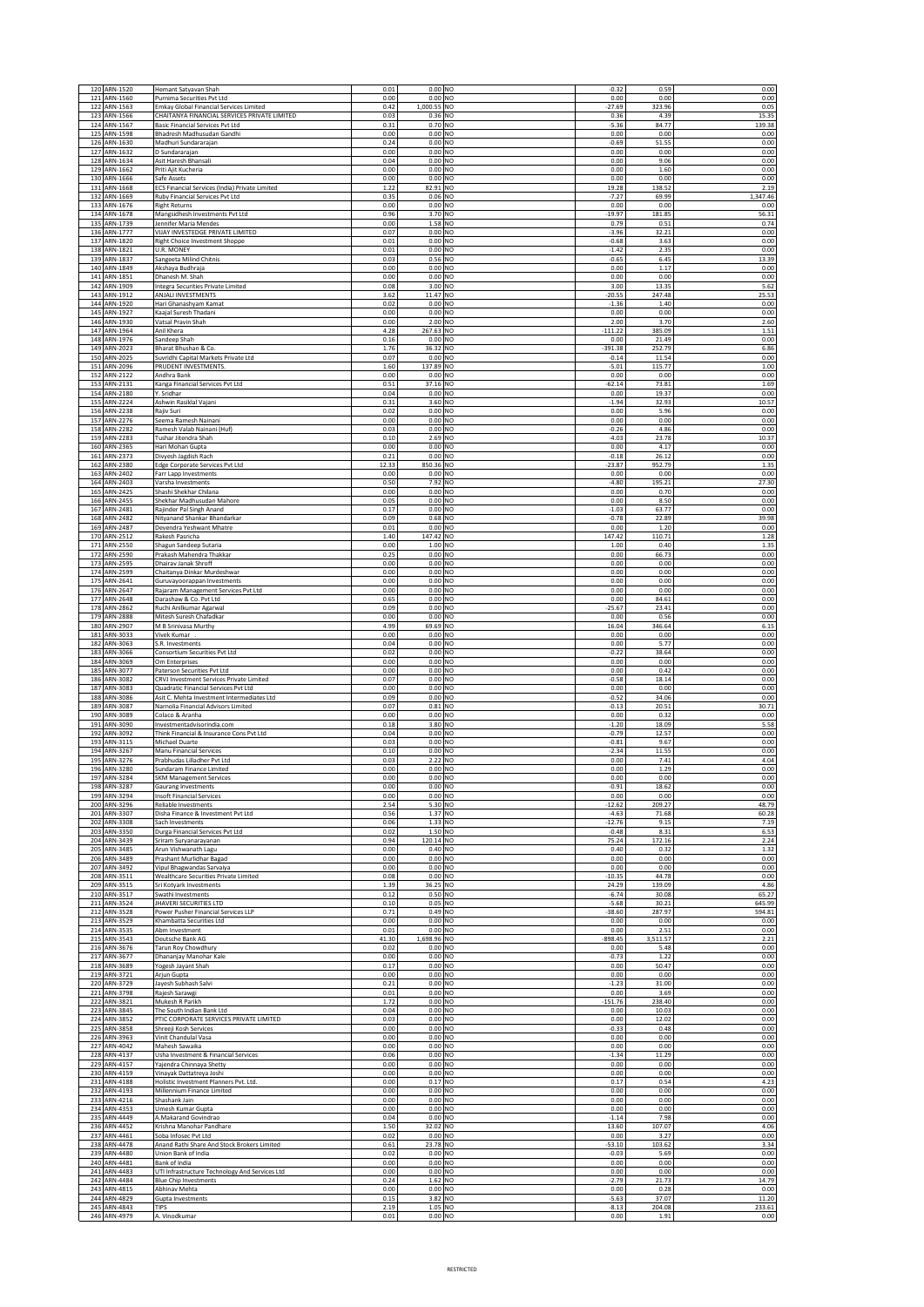| 248        | 247 ARN-5084               | Dipankar Das                                                   | 0.35         | 11.79 NO               | 6.39               | 58.27         | 6.14          |
|------------|----------------------------|----------------------------------------------------------------|--------------|------------------------|--------------------|---------------|---------------|
| 249        | ARN-5205                   | Mukul Pravin Kulkarni                                          | 0.08         | 0.00 NO                | 0.00               | 6.09          | 0.00          |
|            | ARN-5207                   | Kumud Ketan Dedhia                                             | 0.00         | 0.00 NO                | 0.00               | 0.00          | 0.00          |
| 250        | ARN-5298                   | DEEP MFD PRIVATE LIMITED                                       | 0.08         | $0.18$ NO              | $-7.89$            | 13.84         | 69.75         |
| 251        | ARN-5388                   | Jignesh Lalitbhai Kapadia                                      | 0.02         | 0.00 NO                | 0.00               | 5.83          | 0.00          |
| 252        | ARN-5503                   | Mukesh Kumar.M                                                 | 0.05         | 0.00 NO                | 0.00               | 8.03          | 0.00          |
| 253        | ARN-5544                   | Harshad Vinodrai Ashar                                         | 0.00         | 0.00 NO                | 0.00               | 0.00          | 0.00          |
| 254        | ARN-5592                   | Darshan Services Private Limited                               | 0.00         | $0.00$ NO              | 0.00               | 0.00          | 0.00          |
| 255        | ARN-5593                   | MERCHANT FINVEST PRIVATE LIMITED                               | 2.14         | $0.71$ NO              | $-60.42$           | 413.89        | 659.11        |
| 256        | ARN-5596                   | Fortune Finsec Pvt Ltd                                         | 0.00         | 0.00 NO                | 0.00               | 0.00          | 0.00          |
| 257        | ARN-5599                   | AUTUS WEALTH PRIVATE LIMITED                                   | 0.06         | 0.00 NO                | 0.00               | 28.89         | 0.00          |
| 258<br>259 | ARN-5603<br>ARN-5776       | Wealth Lab Private Limited<br>Rikhav Suresh Desai              | 0.00<br>0.00 | 0.00 NO<br>$0.00$ NO   | 0.00               | 0.00          | 0.00          |
|            | 260 ARN-5877               | M.Ramachandran                                                 | 0.00         | 0.00 NO                | 0.00<br>0.00       | 1.02<br>0.00  | 0.00<br>0.00  |
| 261        | ARN-5882                   | Deepak                                                         | 0.01         | 1.00 NO                | 1.00               | 6.76          | 9.53          |
| 262        | ARN-5889                   | Rajeev Murarka                                                 | 0.04         | 0.00 NO                | $-0.57$            | 3.39          | 0.00          |
| 263        | ARN-5958                   | Surendra Kumar Dugar & Co                                      | 0.00         | 0.00 NO                | 0.00               | 0.00          | 0.00          |
| 264        | ARN-5962                   | Sab Investments                                                | 0.00         | 0.00 NO                | 0.00               | 0.00          | 0.00          |
| 265        | ARN-5975                   | Rohan Maurya                                                   | 0.00         | 0.00 NO                | 0.00               | 0.55          | 0.00          |
| 266        | ARN-5990                   | Drumesh H.Pandya                                               | 0.00         | 0.00 NO                | 0.00               | 0.00          | 0.00          |
| 267        | ARN-6085                   | Anita Arun Lagu                                                | 0.00         | 0.00 NO                | 0.00               | 0.00          | 0.00          |
| 268        | ARN-6233                   | Jain Bros                                                      | 0.00         | $0.00$ NO              | 0.00               | 0.00          | 0.00          |
| 269        | ARN-6353                   | Safe Investment & Financial Services                           | 0.00         | 0.00 NO                | $-0.77$            | 4.87          | 0.00          |
| 270        | ARN-6531                   | Shirish Baburao Dantkale                                       | 0.00         | 0.00 NO                | $-0.60$            | 6.06          | 0.00          |
| 271        | ARN-6575                   | Ipcon Associates                                               | 0.02         | 0.00 NO                | $-4.62$            | 4.48          | 0.00          |
| 272        | ARN-6613                   | Shashi Bhushan Verma                                           | 0.01         | 0.00 NO                | 0.00               | 6.04          | 0.00          |
| 273        | ARN-6623                   | Imperial International Pvt Ltd                                 | 0.00         | 0.00 NO                | 0.00               | 1.83          | 0.00          |
| 274        | ARN-6714                   | Varughese Mathai.K                                             | 0.00         | 0.00 NO                | 0.00               | 1.24          | 0.00          |
| 275        | ARN-7007                   | <b>Three Cheers</b>                                            | 0.01         | $0.00$ NO              | $-0.12$            | 1.84          | 0.00          |
| 276        | ARN-7011                   | <b>Arvind Financial Services</b>                               | 0.00         | 0.00 NO                | 0.00               | 0.05          | 0.00          |
| 277        | ARN-7079                   | Jeet Lal Prajapati                                             | 0.00         | $0.00$ NO              | 0.00               | 0.00          | 0.00          |
| 278        | ARN-7129                   | <b>Tayal Capitals</b>                                          | 0.37         | $0.00$ NO              | $-3.82$            | 77.18         | 0.00          |
| 279        | ARN-7151                   | Gajendra Hiralal Jain                                          | 0.00         | 0.00 NO                | 0.00               | 0.00          | 0.00          |
| 280        | ARN-7434                   | Sarathi Financial & Management Services                        | 0.07         | 1.59 NO                | 1.00               | 15.27         | 11.96         |
| 281        | ARN-7493                   | Prime Capital Services Private Ltd                             | 0.00         | 1.09 NO                | 1.09               | 0.02          | 1.01          |
| 282        | ARN-7518                   | Prakash Investments                                            | 0.01         | 0.00 NO                | $-0.32$            | 2.10          | 0.00          |
| 283        | ARN-7632                   | Ketan Jayantilal Shah                                          | 0.00         | 0.00 NO                | 0.00               | 0.00          | 0.00          |
| 284        | ARN-7743                   | Ashok Thakwani                                                 | 0.02         | $0.00$ NO              | $-0.60$            | 5.01          | 0.00          |
| 285        | ARN-7839                   | Tejash P.Barfiwala                                             | 0.00         | 0.00 NO                | 0.00               | 1.56          | 0.00          |
| 286        | ARN-7858                   | Madhuvan Securities Private Limited                            | 0.04         | 0.00 NO                | 0.00               | 6.45          | 0.00          |
| 287        | ARN-7893                   | Ravindra Rajendra Oberoi                                       | 0.00         | 0.00 NO                | 0.00               | 2.06          | 0.00          |
| 288        | ARN-7895                   | Ajay Kumar Arora                                               | 0.01         | $0.00$ NO              | 0.00               | 4.35          | 0.00          |
| 289        | ARN-8181                   | Brain Point Investment Centre Pvt Ltd                          | 2.16         | 29.35 NO               | $-25.84$           | 185.57        | 7.63          |
| 290        | ARN-8229                   | Aspandiar Nari Kanga                                           | 0.22         | 8.84 NO                | 1.38               | 48.90         | 6.69          |
| 291        | ARN-8337                   | Navneet Kumar                                                  | 0.00         | 0.00 NO                | 0.00               | 2.55          | 0.00          |
| 292        | ARN-8418                   | Punjab National Bank                                           | 0.00         | 0.00 NO                | 0.00               | 0.00          | 0.00          |
| 293        | ARN-8466                   | Ajay Kantibhai Shah                                            | 0.00         | $0.00$ NO              | 0.00               | 0.00          | 0.00          |
| 294        | ARN-8596                   | Kukku Consultants Private Limited                              | 0.34         | 0.02 NO                | $-10.22$           | 20.99         | 993.71        |
| 295<br>296 | ARN-8664<br>ARN-8783       | <b>Balwan Singh Sambyal</b>                                    | 0.00         | $0.00$ NO              | 0.00               | 0.00          | 0.00          |
| 297        | ARN-8812                   | Bimal Mansukhlal Panchamia<br>Monarch Networth Capital Limited | 0.02<br>0.08 | 0.00 NO<br>0.72 NO     | $-2.90$<br>$-3.09$ | 2.27<br>36.08 | 0.00<br>59.72 |
| 298        | ARN-9156                   | Gautam Rathore                                                 | 0.01         | 0.05 NO                | $-0.29$            | 2.94          | 68.13         |
| 299        | ARN-9244                   | Sunil Kumar                                                    | 0.00         | 0.00 NO                | 0.00               | 0.33          | 0.00          |
| 300        | ARN-9270                   | Samruddhi Investment                                           | 0.05         | $0.00$ NO              | $-4.87$            | 9.06          | 0.00          |
| 301        | ARN-9305                   | Nitin N Odhawani                                               | 0.00         | $0.00$ NO              | 0.00               | 0.00          |               |
| 302        | ARN-9308                   | Sanjay Mahendrakumar Nanavati                                  | 0.00         | $0.00$ NO              | 0.00               | 0.73          | 0.00<br>0.00  |
| 303        | ARN-9342                   | Tamanna Varma                                                  | 0.01         | 5.30 NO                | 5.30               | 2.24          | 1.44          |
| 304        | ARN-9348                   | SAMSANG FINANCIAL                                              | 0.02         | $0.00$ NO              | 0.00               | 9.73          | 0.00          |
| 305        | ARN-9374                   | Daularam Kewalram Patel                                        | 0.00         | 0.00 NO                | 0.00               | 0.00          | 0.00          |
| 306        | ARN-9534                   | Shah Digpal Hemant                                             | 0.00         | $0.00$ NO              | 0.00               | 0.00          | 0.00          |
| 307        | ARN-9587                   | Jyoti Ranjan Mahapatra                                         | 0.00         | 0.00 NO                | 0.00               | 0.00          | 0.00          |
| 308        | ARN-9760                   | Canara Bank                                                    | 0.00         | 0.00 NO                | 0.00               | 0.00          | 0.00          |
| 309        | ARN-9794                   | Nilesh N.Shah                                                  | 0.01         | $0.00$ NO              | $-2.08$            | 3.62          | 0.00          |
|            | 310 ARN-9807               | <b>Indus Capital</b>                                           | 0.19         | 0.00 NO                | $-6.22$            | 220.31        | 0.00          |
| 311        | ARN-9859                   | Bank of Bahrain & Kuwait B.S.C.                                | 0.00         | 0.00 NO                | 0.00               | 0.00          | 0.00          |
| 312        | ARN-9992                   | Prudent Corporate Advisory Services Ltd                        | 48.92        | 2,332.41 NO            | 1,367.59           | 3,418.05      | 2.02          |
| 313        | ARN-10021                  | Javahar Kuttypady                                              | 0.02         | 0.14 NO                | 0.14               | 5.00          | 47.05         |
| 314        | ARN-10164                  | JASH FINANCIAL SERVICES                                        | 0.00         | 0.00 NO                | 0.00               | 0.00          | 0.00          |
| 315        | ARN-10251                  | Akasa Securities & Financial Services Pvt. Ltd                 | 0.00         | 0.00 NO                | 0.00               | 3.34          | 0.00          |
| 316        | ARN-10268                  | Tejas Deepak Sheth                                             | 0.00         | 0.10 NO                | 0.10               | 0.31          | 4.71          |
| 317        | ARN-10402                  | Finance Doctor Pvt. Ltd                                        | 0.00         | 0.00 NO                | 0.00               | 0.39          | 0.00          |
| 318        | ARN-10523                  | Vijay Shriram Bhagwat                                          | 0.00         | $0.00$ NO              | 0.00               | 0.00          | 0.00          |
| 319        | ARN-10617                  | Subras Investments                                             | 0.02         | 6.07 NO                | 0.00               | 3.98          | 0.68          |
| 320        | ARN-10770                  | Gaurav Mehrotra                                                | 0.00         | 0.00 NO<br>$0.00$ NO   | 0.00               | 0.00          | 0.00          |
| 321        | ARN-10773                  | Manoj Darak                                                    | 0.00         | $0.00$ NO              | 0.00               | 0.58          | 0.00          |
| 322        | ARN-10781                  | Sushma Sanjay Patkar                                           | 0.00         |                        | 0.00               | 0.00          | 0.00          |
| 323        | ARN-10836                  | <b>Rushil Financial Services</b>                               | 0.01         | 0.00 NO                | $-2.23$            | 1.55          | 0.00          |
|            | 324 ARN-10868              | Padmanaban B                                                   | 0.06         | 0.65 NO                | $-3.51$            | 5.49          | 7.01          |
|            | 325 ARN-10882              | Kooran Varghese Polson                                         | 0.01         | $0.00$ NO<br>$0.00$ NO | $-1.22$            | 4.01          | 0.00          |
| 327        | 326 ARN-11257<br>ARN-11439 | Mridula Chadda<br>Leader Care Finance                          | 0.00<br>0.00 | $0.00$ NO              | 0.00<br>0.00       | 0.00<br>1.02  | 0.00<br>0.00  |
| 328        | ARN-11502                  | Subhas Chakraborty                                             | 0.00         | $0.00$ NO              | 0.00               | 0.00          | 0.00          |
| 329        | ARN-11538                  | Nilkanth Bharatkumar Parekh                                    | 0.00         | $0.00$ NO              | 0.00               | 0.00          | 0.00          |
| 330        | ARN-11554                  | Yogesh Chintaman Kulkarni                                      | 0.17         | $0.00$ NO              | $-1.38$            | 45.79         | 0.00          |
| 331        | ARN-11572                  | Rajendra Pachare                                               | 0.01         | $0.00$ NO              | $-0.08$            | 3.09          | 0.00          |
| 332        | ARN-11660                  | Frontline Securities Ltd                                       | 21.26        | 1,088.62 NO            | $-677.10$          | 2,435.15      | 2.46          |
| 333        | ARN-11681                  | <b>Bajaj Securities</b>                                        | 0.03         | $0.00$ NO              | 0.00               | 9.39          | 0.00          |
|            | 334 ARN-11694              | Aahlada Securities Pvt Ltd                                     | 0.08         | $0.00$ NO              | $-1.47$            | 10.37         | 0.00          |
| 335        | ARN-11766                  | Capital League                                                 | 0.00         | $0.00$ NO              | 0.00               | 4.70          | 0.00          |
| 336        | ARN-11925                  | Gajender Kumar Gupta                                           | 0.21         | 28.23 NO               | 25.39              | 24.45         | 1.85          |
| 337        | ARN-11941                  | Darshan Mahendra Parekh                                        | 0.00         | $0.00$ NO              | 0.00               | 0.00          | 0.00          |
| 338        | ARN-12001                  | Babubhai Hiralal & Co                                          | 0.00         | $0.00$ NO              | 0.00               | 0.00          | 0.00          |
| 339        | ARN-12143                  | Gunisetty Gnana Prasunamba                                     | 0.00         | $0.00$ NO              | 0.00               | 0.00          | 0.00          |
| 340        | ARN-12176                  | Subha Brata Roy                                                | 0.05         | $0.00$ NO              | $-1.75$            | 12.27         | 0.00          |
| 341        | ARN-12195                  | State Bank of India                                            | 0.00         | 18.03 NO               | 2.99               | 13.62         | 1.28          |
| 342        | ARN-12276                  | Kailash Narain Datt                                            | 0.00         | $0.00$ NO              | 0.00               | 0.00          | 0.00          |
| 343        | ARN-12298                  | Jayshree A Shah                                                | 0.01         | $0.00$ NO              | $-5.00$            | 2.47          | 0.00          |
| 344        | ARN-12370                  | Deepak Kumar Bhardwaj                                          | 0.32         | 2.52 NO                | 2.29               | 15.64         | 8.95          |
| 345        | ARN-12371                  | RACHIT FINANCIAL SERVICES                                      | 0.00         | $0.00$ NO              | 0.00               | 0.00          | 0.00          |
| 346        | ARN-12417                  | Ashika Stock Broking Ltd.                                      | 0.06         | $0.00$ NO              | 0.00               | 16.14         | 0.00          |
| 347        | ARN-12576                  | <b>ITI Securities Broking Limited</b>                          | 0.44         | 0.66 NO                | $-10.78$           | 79.50         | 133.33        |
| 348        | ARN-12758                  | Subhankar Bhowmick                                             | 0.00         | $0.00$ NO              | 0.00               | 0.00          | 0.00          |
| 349        | ARN-12836                  | Rashmi Thukral                                                 | 0.00         | $0.00$ NO              | $-0.07$            | 0.04          | 0.00          |
| 350        | ARN-12931                  | Kirti Tejas Merchant                                           | 0.00         | $0.00$ NO              | 0.00               | 0.00          | 0.00          |
| 351        | ARN-12992                  | Veena Chandra                                                  | 0.00         | $0.00$ NO              | 0.00               | 0.00          | 0.00          |
| 352        | ARN-13376                  | ELITE WEALTH LIMITED                                           | 0.07         | $0.00$ NO              | $-0.27$            | 28.90         | 0.00          |
| 353        | ARN-13495                  | Prasad D N                                                     | 0.02         | $0.00$ NO              | 0.00               | 5.99          | 0.00          |
| 354        | ARN-13549                  | <b>HDFC Securities Ltd</b>                                     | 5.98         | 538.26 NO              | 120.02             | 804.35        | 1.70          |
| 355        | ARN-13595                  | Wealth First Port Folio Managers Ltd                           | 0.05         | $0.00$ NO              | $-0.88$            | 15.85         | 0.00          |
| 356        | ARN-13796                  | Bhavesh Indravadan Gandhi                                      | 0.00         | $0.00$ NO              | 0.00               | 0.00          | 0.00          |
| 357        | ARN-13799                  | Praveen Mahabirprasad Dalmia                                   | 0.00         | 0.00 NO                | 0.00               | 0.00          | 0.00          |
| 358        | ARN-13831                  | The Saraswat Co-Operative Bank Ltd                             | 0.00         | $0.00$ NO              | $-1.08$            | 23.03         | 0.00          |
| 359        | ARN-13913                  | Porecha Global Securities Pvt Ltd                              | 0.00         | $0.00$ NO              | 0.00               | 0.00          | 0.00          |
|            | 360 ARN-13996              | Yashwant Amarsingh Rathod                                      | 0.04         | 0.35 NO                | 0.35               | 4.72          | 16.79         |
| 362        | 361 ARN-14038              | Yogendra Dilipbhai Doshi                                       | 0.05         | $0.00$ NO              | 0.00               | 18.87         | 0.00          |
|            | ARN-14352                  | BOHO FINSERV PRIVATE LIMITED                                   | 0.00         | $0.00$ NO              | 0.00               | 0.50          | 0.00          |
| 363        | ARN-14565                  | Thakker Nikhil Vasudev                                         | 0.00         | $0.00$ NO              | 0.00               | 0.00          | 0.00          |
| 364        | ARN-14627                  | Paresh Gopal Bhide                                             | 0.02         | $0.00$ NO              | 0.00               | 5.38          | 0.00          |
| 365        | ARN-14731                  | Janak Dulari                                                   | 0.00         | $0.00$ NO              | 0.00               | 0.00          | 0.00          |
| 366        | ARN-14934                  | Suman Gupta                                                    | 0.00         | $0.00$ NO              | 0.00               | 0.00          | 0.00          |
| 367        | ARN-15062                  | Abhay Arvindkumar Shah                                         | 0.00         | $0.00$ NO              | 0.00               | 0.00          | 0.00          |
| 368        | ARN-15078                  | Sharad Gupta 1                                                 | 0.00         | $0.00$ NO              | 0.00               | 0.00          | 0.00          |
| 369        | ARN-15110                  | Allegro Capital Advisors Pvt Ltd                               | 0.08         | 24.87 NO               | $-18.27$           | 43.82         | 1.45          |
| 370        | ARN-15114                  | Arihant Capital Markets Limited                                | 0.01         | 1.21 NO                | 0.03               | 3.41          | 3.35          |
| 371        | ARN-15220                  | Rohitashwa Kumbhkar                                            | 0.00         | $0.10$ NO              | 0.00               | 0.01          | 0.00          |
|            | 372 ARN-15251              | Bharat Tokershi Gosar                                          | 0.00         | $0.00$ NO              | 0.00               | 0.00          | 0.00          |
|            | 373 ARN-15348              | <b>NM Financial Services</b>                                   | 0.01         | 0.00 NO                | $-2.41$            | 1.84          | 0.00          |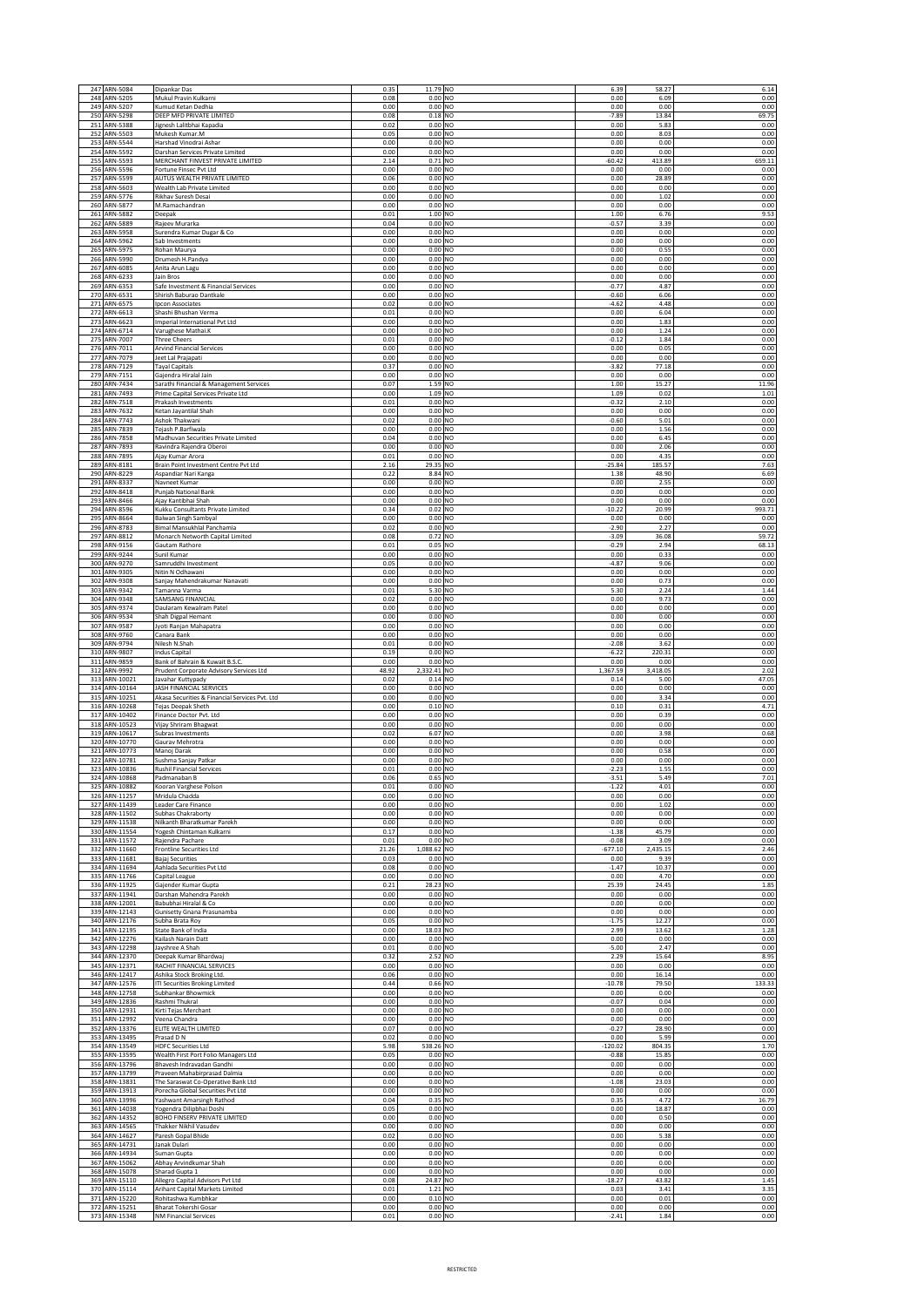|            | 374 ARN-15824                  | Suman Kumar Thakur                                                         | 0.00          | $0.00$ NO                         | 0.00               | 0.00             | 0.00           |
|------------|--------------------------------|----------------------------------------------------------------------------|---------------|-----------------------------------|--------------------|------------------|----------------|
| 375        | ARN-16321                      | Vision Ahead Services (Pvt) Ltd                                            | 0.00          | $0.00$ NO                         | 0.00               | 0.00             | 0.00           |
|            | 376 ARN-16404                  | <b>Edelweiss Financial Services Limited</b>                                | 0.60          | 46.27 NO                          | 37.16              | 96.93            | 2.72           |
| 377        | ARN-16656                      | Misal Investments                                                          | 0.05          | 0.00 NO                           | $-0.88$            | 17.73            | 0.00           |
| 378        | ARN-16699<br>379 ARN-16845     | Prakash Hariram Lohana                                                     | 0.11<br>0.00  | 1.15 NO<br>0.00 NO                | $-3.87$<br>0.00    | 20.84<br>0.00    | 19.40<br>0.00  |
|            | 380 ARN-16853                  | Ashok Kumar Agarwal<br>Kalariya Ravi Keshavlal                             | 0.00          | 0.00 NO                           | 0.00               | 0.00             | 0.00           |
| 381        | ARN-17029                      | KGMS Broking & Research (P) Ltd                                            | 0.00          | $0.00$ NO                         | 0.00               | 0.51             | 0.00           |
| 382        | ARN-17697                      | Sumati Khare                                                               | 0.00          | 0.00 NO                           | 0.00               | 0.00             | 0.00           |
| 383        | ARN-17698                      | Alok Agrawal                                                               | 0.00          | 0.00 NO                           | 0.00               | 0.00             | 0.00           |
| 384        | ARN-18090                      | Ganesan Balasubramanian                                                    | 0.00          | $0.00$ NO                         | 0.00               | 0.00             | 0.00           |
| 385        | ARN-18212                      | Mrigendra Kumar Mishra                                                     | 0.00          | $0.00$ NO                         | 0.00               | 0.97             | 0.00           |
| 386        | ARN-18351                      | Panam Shares And Services                                                  | 0.11          | 0.00 NO                           | $-1.21$            | 18.81            | 0.00           |
| 387        | ARN-18515                      | Datta Prabhakar Kanbargi                                                   | 0.00          | 0.00 NO<br>$0.00$ NO              | 0.00               | 0.00             | 0.00           |
|            | 388 ARN-18523<br>389 ARN-18557 | Venkatesh Share & Stock Brokers Pvt. Ltd.<br><b>New Vision Enterprises</b> | 0.00<br>0.00  | 0.00 NO                           | 0.00<br>0.00       | 0.00<br>0.00     | 0.00<br>0.00   |
| 390        | ARN-18741                      | Vcare Investment Services Pvt. Ltd.                                        | 0.81          | 0.00 NO                           | $-6.34$            | 97.36            | 0.00           |
| 391        | ARN-18747                      | Palani Dhamodar                                                            | 0.04          | $0.00$ NO                         | $-0.77$            | 18.80            | 0.00           |
| 392        | ARN-18793                      | Umesh Somai                                                                | 0.00          | 0.47 NO                           | 0.47               | 0.77             | 2.60           |
| 393        | ARN-18870                      | Shifali Satsangee                                                          | 0.00          | 0.00 NO                           | 0.00               | 0.00             | 0.00           |
| 394        | ARN-18879                      | Pihas Mukesh Parikh<br>GADA & HARIA PRIVATE LIMITED                        | 0.00          | $0.00$ NO                         | 0.00               | 0.00             | 0.00           |
| 395<br>396 | ARN-18919<br>ARN-18941         | Sachin Shashikant Parekh                                                   | 0.01<br>0.03  | 0.00 NO<br>$0.00$ NO              | 0.00<br>$-3.06$    | 5.98<br>5.87     | 0.00<br>0.00   |
| 397        | ARN-19027                      | Dhiraj Sesmal Jain                                                         | 0.12          | 0.43 NO                           | $-17.43$           | 16.95            | 22.44          |
| 398        | ARN-19038                      | Bheruratan Onkardas Dammani                                                | 0.04          | 0.00 NO                           | 0.00               | 7.26             | 0.00           |
| 399        | ARN-19190                      | Harshal Mukund Jadhav                                                      | 0.00          | 0.30 NO                           | 0.30               | 0.08             | 0.90           |
| 400        | ARN-19203                      | ABCHLOR INVESTMENTS PRIVATE LIMITED                                        | 16.45         | 123.75 NO                         | 120.99             | 1,146.38         | 11.89          |
|            | 401 ARN-19343                  | Ashish Golechha                                                            | 0.00          | 0.00 NO                           | 0.00               | 2.42             | 0.00           |
| 402        | ARN-19760                      | Mehul Hasmukhbhai Shah                                                     | 0.00          | 0.05 NO                           | $-0.27$            | 2.36             | 56.46          |
| 403        | ARN-19969<br>404 ARN-20669     | Sunder Gopal Roy<br>Sharekhan Limited                                      | 10.86<br>6.27 | 176.02 NO<br>611.58 NO            | $-0.25$<br>384.55  | 742.72<br>529.89 | 5.08<br>1.47   |
|            | 405 ARN-20677                  | Relacs Investment & Financial Services Pvt Ltd                             | 0.12          | 0.00 NO                           | $-6.51$            | 23.81            | 0.00           |
| 406        | ARN-20721                      | WISEINVEST PRIVATE LIMITED                                                 | 0.71          | 8.33 NO                           | $-22.99$           | 109.10           | 14.75          |
| 407        | ARN-20936                      | Ventura Securities Ltd                                                     | 0.24          | 4.19 NO                           | $-19.37$           | 55.21            | 12.60          |
| 408        | ARN-20943                      | Infinity Finserv (P) Ltd                                                   | 0.22          | 1.92 NO                           | $-11.62$           | 48.02            | 27.18          |
| 409        | ARN-21209                      | MIHIKA FINANCIAL SERVICES PRIVATE LIMITED                                  | 0.00          | $0.00$ NO                         | 0.00               | 1.05             | 0.00           |
| 410        | ARN-21399                      | <b>BFC Capital P Ltd</b>                                                   | 0.33          | 3.00 NO                           | $-12.30$           | 38.44            | 13.44          |
| 411        | ARN-21896                      | Laxmi Narayan Gupta                                                        | 0.06          | 0.00 NO<br>47.71 NO               | $-13.71$           | 14.47            | 0.00           |
| 412<br>413 | ARN-22073<br>ARN-22193         | <b>Investor Point</b><br>The Federal Bank Ltd.                             | 1.55<br>0.16  | 0.00 NO                           | 32.98<br>$-1.96$   | 136.68<br>41.19  | 3.85<br>0.00   |
|            | 414 ARN-22304                  | Jainy Tejash Shah                                                          | 0.00          | 0.00 NO                           | 0.00               | 0.00             | 0.00           |
| 415        | ARN-22317                      | Shashi Prabha Sharma                                                       | 0.00          | 0.00 NO                           | 0.00               | 0.00             | 0.00           |
| 416        | ARN-22502                      | Iqbal Singh                                                                | 0.14          | 17.47 NO                          | $-3.40$            | 51.91            | 3.17           |
| 417        | ARN-22556                      | Ranna Amit Thakkar                                                         | 0.00          | $0.00$ NO                         | 0.00               | 0.77             | 0.00           |
| 418        | ARN-22621                      | Yezdi Framroz Langrana                                                     | 1.05          | 0.00 NO                           | $-7.46$            | 209.60           | 0.00           |
| 419        | ARN-22770                      | Anil Manohar Kataria                                                       | 0.00          | $0.00$ NO                         | 0.00               | 0.00             | 0.00           |
|            | 420 ARN-22973                  | Trade Net Wealth Managers Pvt Ltd                                          | 0.02          | 0.00 NO                           | $-2.35$            | 13.73            | 0.00           |
| 421<br>422 | ARN-23017<br>ARN-23125         | Yes Bank Limited<br>Narendra Shrikisan Agrawal                             | 0.53<br>0.00  | 7.53 NO<br>0.00 NO                | $-19.49$<br>0.00   | 120.06<br>0.00   | 17.85<br>0.00  |
| 423        | ARN-23146                      | Poonam Gupta.                                                              | 0.00          | 0.00 NO                           | 0.00               | 0.00             | 0.00           |
|            | 424 ARN-23179                  | Rajiv Kumar Gupta                                                          | 0.01          | 0.00 NO                           | $-0.29$            | 1.53             | 0.00           |
| 425        | ARN-23696                      | P K Martin                                                                 | 0.00          | $0.00$ NO                         | 0.00               | 0.00             | 0.00           |
|            | 426 ARN-23976                  | Gopal Goenka                                                               | 0.22          | 46.71 NO                          | 24.61              | 15.91            | 0.74           |
| 427        | ARN-23999                      | Rajesh Kr Sodhani                                                          | 2.26          | 0.00 NO                           | 0.00               | 0.00             | 0.00           |
| 428        | ARN-24141                      | MOKSH ASSOCIATES                                                           | 0.00          | 0.00 NO                           | 0.00               | 0.00             | 0.00           |
|            | 429 ARN-24216                  | Invest & Prosper Financial Services                                        | 0.00          | 0.00 NO                           | 0.00               | 0.00             | 0.00           |
| 431        | 430 ARN-24394<br>ARN-24577     | COOLBRAIN INVESTMART PRIVATE LIMITED<br>Narendra S Baliga                  | 4.00<br>0.06  | 89.95 NO<br>1.50 NO               | $-75.13$<br>1.50   | 438.88<br>7.69   | 5.34<br>6.34   |
| 432        | ARN-24689                      | MILESTONE FINANCIAL SERVICES                                               | 0.00          | 0.00 NO                           | $-0.12$            | 1.07             | 0.00           |
|            | 433 ARN-25113                  | J K Pathak                                                                 | 0.00          | 0.00 NO                           | 0.00               | 0.00             | 0.00           |
| 434        | ARN-25140                      | Wholelife Financial Services (Hyderabad) Pvt. Ltd.                         | 0.04          | $0.00$ NO                         | $-2.43$            | 11.11            | 0.00           |
| 435        | ARN-25312                      | Kapil Amrutbhai Patel                                                      | 0.00          | $0.00$ NO                         | 0.00               | 0.00             | 0.00           |
| 436        | ARN-25382                      | Parita Sandeep Gandhi                                                      | 0.00          | 0.00 NO                           | 0.00               | 0.00             | 0.00           |
| 437        | ARN-25647                      | SNAZZY WEALTH                                                              | 0.17          | 5.40 NO                           | $-15.62$           | 20.81            | 2.71           |
| 438        | ARN-26029<br>439 ARN-26616     | Madhusudhan P Gad<br>Vision Financial Services                             | 0.10<br>0.02  | 0.60 NO<br>0.00 NO                | $-0.65$<br>$-0.41$ | 20.09<br>9.51    | 39.15<br>0.00  |
|            | 440 ARN-26772                  | SUVIDHA FINANCIAL SERVICES                                                 | 0.06          | 0.00 NO                           | 0.00               | 17.19            | 0.00           |
| 441        | ARN-27130                      | Nilesh Anant Karkare                                                       | 1.46          | 113.16 NO                         | 28.52              | 130.42           | 1.50           |
| 442        | ARN-27210                      | GEPL CAPITAL PRIVATE LIMITED                                               | 0.03          | 3.94 NO                           | $-1.47$            | 8.97             | 2.66           |
| 443        | ARN-27400                      | Diva Jyote Portfolios Private Limited                                      | 0.01          | 0.00 NO                           | $-1.37$            | 3.21             | 0.00           |
| 444        | ARN-27605                      | Satish Arora                                                               | 0.02          | 0.00 NO                           | 0.00               | 2.79             | 0.00           |
| 445        | ARN-27842                      | Deepanshu Singhal                                                          | 0.00          | 0.00 NO                           | 0.00               | 0.00             | 0.00           |
|            | 446 ARN-27988                  | Peakalpha Investment Services (P) Ltd.                                     | 0.00          | 0.00 NO                           | 0.00               | 1.04             | 0.00           |
| 447<br>448 | ARN-28003<br>ARN-28004         | Indian Overseas Bank<br>Investor Shoppe Consultancy Private Limited        | 0.00<br>1.52  | 0.00 NO<br>8.85<br>N <sub>O</sub> | 0.00<br>16.24      | 0.00<br>154.94   | 0.00<br>19.82  |
| 449        | ARN-28244                      | Nimish Kantilal Unadkat                                                    | 0.01          | 0.00 NO                           | $-37.35$           | 23.72            | 0.00           |
| 450        | ARN-28283                      | Amit Sitaram Luharuka                                                      | 0.00          | $0.00$ NO                         | 0.00               | 0.00             | 0.00           |
|            | 451 ARN-28323                  | Asset Alliance Securities Private Limited                                  | 0.00          | 0.00 NO                           | 0.00               | 2.57             | 0.00           |
|            | 452 ARN-28400                  | Shriram Insight Share Brokers Ltd                                          | 0.19          | 1.48 NO                           | $-2.02$            | 62.33            | 50.20          |
| 453        | ARN-28457                      | VERDANT HORIZONS PRIVATE LIMITED                                           | 0.00          | $0.00$ NO                         | 0.00               | 0.00             | 0.00           |
|            | 454 ARN-28591                  | Surdeep Pati Tripathi                                                      | 0.00          | $0.00$ NO                         | 0.00               | 0.00             | 0.00           |
|            | 455 ARN-28601<br>ARN-28958     | Mukesh Dokania<br>SAKSHAM WEALTH PRIVATE LIMITED                           | 4.17          | $0.60$ NO                         | 0.60               | 274.11           | 570.60         |
| 456<br>457 | ARN-29043                      | Deepak Krishnamurthy Rao                                                   | 0.04<br>0.31  | $0.00$ NO<br>0.22 NO              | 0.00<br>$-9.49$    | 8.61<br>81.52    | 0.00<br>420.55 |
|            | 458 ARN-29053                  | Gopal Chulani                                                              | 0.00          | $0.00$ NO                         | 0.00               | 0.00             | 0.00           |
|            | 459 ARN-29224                  | MAINSTREAM INVESTMENTS SERVICES PRIVATE LIMITED                            | 0.11          | $0.00$ NO                         | $-0.33$            | 25.25            | 0.00           |
| 460        | ARN-29235                      | Sukanta Bhattacharjee                                                      | 0.00          | $0.00$ NO                         | 0.00               | 0.00             | 0.00           |
| 461        | ARN-29261                      | Durgesh D Babariya                                                         | 0.00          | $0.00$ NO                         | 0.00               | 0.00             | 0.00           |
| 462        | ARN-29345                      | SMC Global Securities Limited                                              | 14.45         | 344.92 NO                         | 293.18             | 1,465.44         | 4.64           |
|            | 463 ARN-29727<br>464 ARN-29819 | Zeus Distribution House<br>Pioneer Client Associates Private Limited       | 0.02<br>0.18  | $0.00$ NO<br>39.89 NO             | 0.00<br>34.80      | 9.38<br>33.55    | 0.00<br>1.68   |
|            | 465 ARN-29860                  | SHRAMBAL DISTRIBUTORS PRIVATE LIMITED                                      | 0.27          | 9.68 NO                           | 5.26               | 22.50            | 3.09           |
| 466        | ARN-29886                      | Kartik Amrish Gandhi HUF                                                   | 0.00          | $0.00$ NO                         | 0.00               | 0.00             | 0.00           |
|            | 467 ARN-29889                  | Reliance Securities Limited                                                | 0.72          | 7.93 NO                           | $-6.40$            | 178.07           | 25.03          |
|            | 468 ARN-29900                  | R.L.P. Securities Pvt. Ltd.                                                | 0.00          | $0.00$ NO                         | 25.23              | 0.14             | 0.00           |
| 469        | ARN-30061                      | Shri Ashutosh Securities Private Limited                                   | 0.01          | $0.00$ NO                         | 0.00               | 3.07             | 0.00           |
|            | 470 ARN-30156                  | Mahindra & Mahindra Financial Services Limited                             | 0.17          | 0.54 NO<br>4.71 NO                | $-1.10$            | 31.33            | 69.72          |
| 472        | 471 ARN-30242<br>ARN-30246     | Mukund Seshadri<br>Sunil Bhanudas Kanade                                   | 0.00<br>0.00  | $0.00$ NO                         | 3.32<br>0.00       | 5.78<br>0.00     | 1.55<br>0.00   |
|            | 473 ARN-30370                  | Om Apex Investment Services Private Limited                                | 1.39          | 49.93 NO                          | 45.72              | 96.07            | 3.04           |
|            | 474 ARN-30544                  | K Sarath Kumar                                                             | 0.00          | 0.00 NO                           | $-0.28$            | 0.22             | 0.00           |
| 475        | ARN-30808                      | Suraj Prakash Shroff HUF                                                   | 0.01          | $0.00$ NO                         | 0.00               | 2.46             | 0.00           |
|            | 476 ARN-30846                  | International Money Matters Private Limited                                | 0.06          | $0.00$ NO                         | 0.00               | 10.01            | 0.00           |
| 477        | ARN-31210                      | Pradeep Mohite                                                             | 0.02          | 0.00 NO                           | $-0.07$            | 4.70             | 0.00           |
| 478        | ARN-31267                      | <b>Thakker Megha Nikhil</b>                                                | 0.00          | 0.00 NO                           | 0.00               | 0.00             | 0.00           |
| 479        | ARN-31321<br>480 ARN-31340     | Nikul C Parmar<br><b>WC ASSOCIATES</b>                                     | 0.00<br>0.07  | 0.97 NO<br>$0.00$ NO              | 0.65<br>$-6.31$    | 0.07<br>12.11    | 0.67<br>0.00   |
| 481        | ARN-31388                      | Abacus Corporation Private Limited                                         | 0.64          | 38.78 NO                          | 592.23             | 145.29           | 1.34           |
| 482        | ARN-31514                      | Bhaskar Saha                                                               | 0.00          | $0.00$ NO                         | 0.00               | 0.00             | 0.00           |
| 483        | ARN-31751                      | <b>LKP Securities Limited</b>                                              | 0.38          | $0.00$ NO                         | $-2.52$            | 62.45            | 0.00           |
| 484        | ARN-31899                      | Shagun Sutaria Stock Broking Private Limited                               | 0.00          | $0.00$ NO                         | 0.00               | 0.00             | 0.00           |
| 485        | ARN-32205                      | Deepak Bakshi                                                              | 0.00          | $0.00$ NO                         | 0.00               | 0.00             | 0.00           |
|            | 486 ARN-32281                  | Indira Jitendra Udani                                                      | 0.01          | $0.00$ NO                         | $-0.32$            | 0.89             | 0.00           |
| 487        | ARN-32455                      | Arvinder Singh Bindra                                                      | 0.00          | $0.00$ NO                         | 0.00               | 0.00             | 0.00           |
|            | 488 ARN-32652<br>489 ARN-32848 | Milind Khasnis<br>Ace Findistria India Private Limited                     | 0.03<br>0.00  | $0.00$ NO<br>$0.00$ NO            | $-0.04$<br>0.00    | 8.25<br>0.00     | 0.00<br>0.00   |
|            | 490 ARN-32972                  | Crescore Wealth Management Services Pvt. Ltd.                              | 0.45          | 7.46 NO                           | $-7.52$            | 74.77            | 9.87           |
| 491        | ARN-33025                      | Kartik Iyer                                                                | 0.00          | $0.00$ NO                         | $-0.02$            | 0.46             | 0.00           |
| 492        | ARN-33035                      | LIFE PLUS                                                                  | 0.00          | $0.00$ NO                         | 0.00               | 0.00             | 0.00           |
|            | 493 ARN-33249                  | Money Matters                                                              | 0.00          | $0.00$ NO                         | 0.00               | 0.00             | 0.00           |
| 494        | ARN-33349                      | Shirish Shah                                                               | 0.36          | $0.00$ NO                         | $-2.75$            | 30.68            | 0.00           |
| 495        | ARN-33422                      | Abhenav Khettry                                                            | 0.00          | 22.73 NO                          | 22.23              | 0.89             | 1.00           |
| 496<br>497 | ARN-33430<br>ARN-33614         | Sinhasi Consultants Private Limited<br>Jalpa Vinod Broker                  | 0.00<br>0.00  | $0.00$ NO<br>$0.00$ NO            | 0.00<br>0.00       | 0.00<br>0.00     | 0.00<br>0.00   |
| 498        | ARN-33684                      | SM MUTUAL FUND DISTRIBUTORS PRIVATE LIMITED                                | 1.16          | $0.00$ NO                         | $-0.02$            | 77.20            | 0.00           |
|            | 499 ARN-33752                  | S J Investment Services Pvt Ltd                                            | 3.70          | 5.01 NO                           | $-69.00$           | 526.69           | 120.53         |
|            | 500 ARN-33764                  | <b>Religare Finvest Limited</b>                                            | 0.29          | $0.00$ NO                         | $-9.62$            | 72.91            | 0.00           |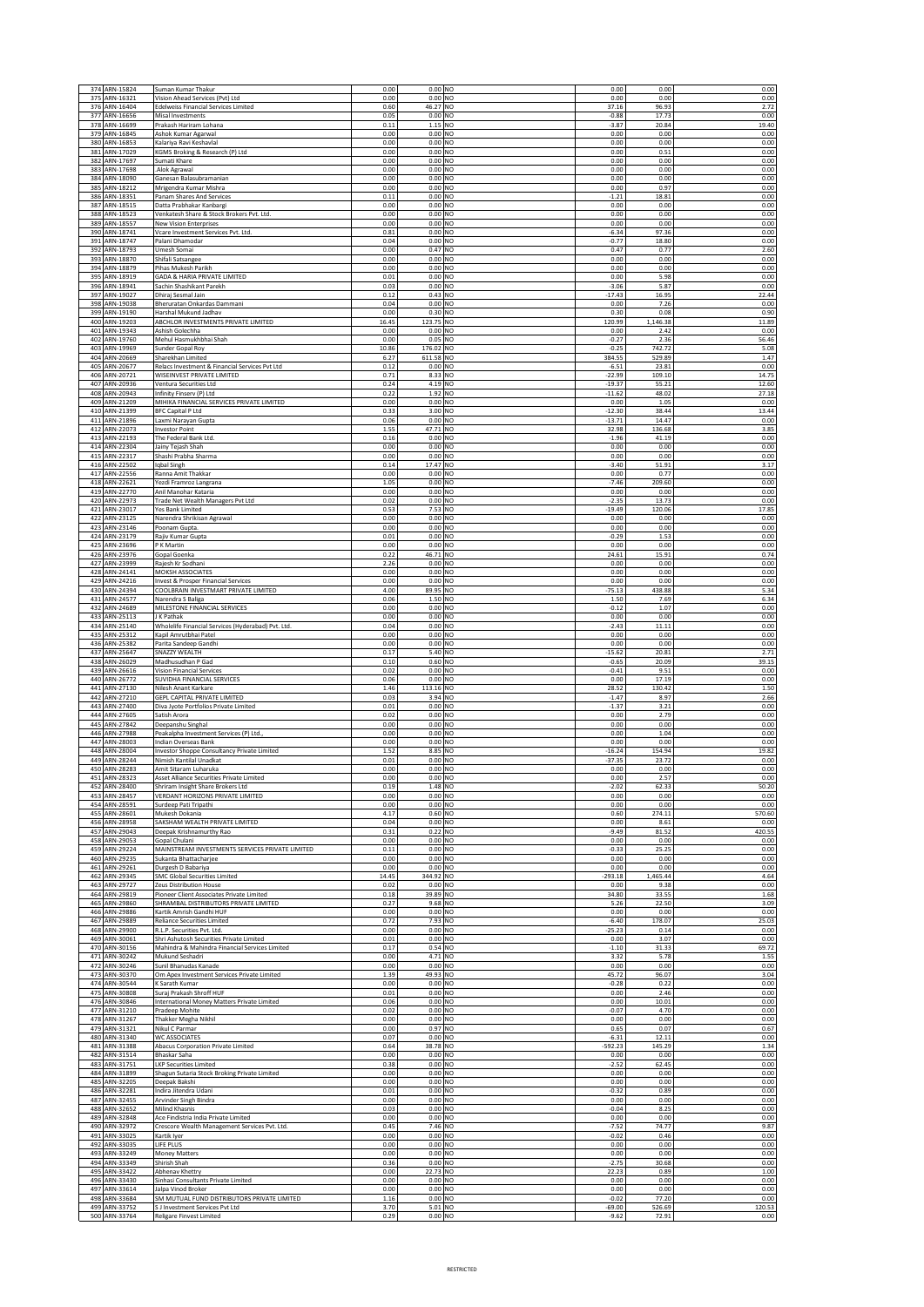|            | 501 ARN-33919                                   | VISTA WEALTH PRIVATE LIMITED                                                                | 0.27          | 0.69 NO                           |           | $-4.50$              | 42.59                  | 70.70                |
|------------|-------------------------------------------------|---------------------------------------------------------------------------------------------|---------------|-----------------------------------|-----------|----------------------|------------------------|----------------------|
| 502        | ARN-34074<br>503 ARN-34180                      | Harish S Kotian<br>ARJA Investments Services Private Limited                                | 9.71<br>0.01  | 602.45 NO<br>$0.00$ NO            |           | 110.34<br>0.00       | 683.32<br>1.26         | 1.49<br>0.00         |
| 504        | ARN-34238                                       | Tumma Balraj                                                                                | 0.00          | 0.00 NO                           |           | 0.00                 | 0.00                   | 0.00                 |
| 505        | ARN-34364                                       | PRO-CATALYST FINANCIAL SERVICES                                                             | 0.00          | 0.00 NO                           |           | 0.00                 | 0.00                   | 0.00                 |
| 507        | 506 ARN-34372<br>ARN-34515                      | K Amruthnath Krishna Rao<br>COMSOL DISTRIBUTION SERVICES PRIVATE LIMITED                    | 3.39<br>7.56  | 230.57 NO<br>1,177.43 NO          |           | 84.23<br>838.29      | 240.78<br>1,185.57     | 1.67<br>1.02         |
| 508        | ARN-34797                                       | Chennai Capital                                                                             | 0.00          | $0.00$ NO                         |           | 0.00                 | 0.00                   | 0.00                 |
|            | 509 ARN-34910<br>510 ARN-34962                  | Ratnadeep Jayaprakash Patil<br><b>DSA Capital Services</b>                                  | 0.00<br>1.64  | 0.00 NO<br>30.21 NO               |           | 0.00<br>30.21        | 0.00<br>111.58         | 0.00<br>4.91         |
|            | 511 ARN-34976                                   | Hemant Suryakant Powale                                                                     | 0.00          | 0.00 NO                           |           | $-0.01$              | 3.21                   | 0.00                 |
|            | 512 ARN-35323<br>513 ARN-35331                  | Dhanlaxmi Bank Limited<br>Sujata Kabraji                                                    | 0.00<br>0.00  | 0.00 NO<br>0.00 NO                |           | 0.00<br>$-12.41$     | 0.00<br>2.85           | 0.00<br>0.00         |
|            | 514 ARN-35783                                   | Bank Of Baroda                                                                              | 0.00          | 0.00 NO                           |           | 0.00                 | 0.00                   | 0.00                 |
|            | 515 ARN-36031<br>516 ARN-36152                  | <b>Syndicate Bank</b><br>Vishal Bharat Modi                                                 | 0.00<br>0.00  | 0.00 NO<br>0.00 NO                |           | 0.00<br>0.00         | 0.00<br>0.00           | 0.00<br>0.00         |
| 517        | ARN-36190                                       | <b>Director General Posts</b>                                                               | 0.00          | 0.00                              | <b>NO</b> | 0.00                 | 0.00                   | 0.00                 |
| 518        | ARN-36266<br>519 ARN-36358                      | Srivari Investments<br>Ambit Capital Private Limited                                        | 0.02<br>0.01  | 0.55<br>40.50 NO                  | <b>NO</b> | 0.14<br>29.42        | 2.07<br>28.57          | 4.62<br>0.77         |
|            | 520 ARN-36437                                   | SNS MUTUAL FUND DISTRIBUTORS PRIVATE LIMITED                                                | 0.01          | $0.00$ NO                         |           | $-1.15$              | 0.84                   | 0.00                 |
| 521        | ARN-36805<br>522 ARN-36863                      | The Karnataka Bank Limited<br><b>NDA Securities Limited</b>                                 | 0.00<br>0.00  | $0.00$ NO<br>$0.00$ NO            |           | 0.00<br>0.00         | 0.00<br>0.00           | 0.00<br>0.00         |
| 523        | ARN-36894                                       | Vivek Mahajan                                                                               | 0.00          | 0.00 NO                           |           | $-0.87$              | 9.87                   | 0.00                 |
| 524        | ARN-37133                                       | MILESTONE GLOBAL MONEYMART PRIVATE LIMITED<br>Tejal K Gandhi                                | 0.01          | 0.05 NO                           |           | 0.05                 | 14.26                  | 368.00               |
|            | 525 ARN-37184<br>526 ARN-37283                  | Shri Mahila Sewa Sahakari Bank Ltd.                                                         | 0.02<br>0.00  | 0.00 NO<br>$0.00$ NO              |           | $-1.61$<br>0.00      | 5.71<br>0.00           | 0.00<br>0.00         |
| 527        | ARN-37795<br>528 ARN-37827                      | Ankit Jain                                                                                  | 0.00<br>0.00  | $0.00$ NO                         |           | 0.00<br>0.00         | 0.00<br>0.00           | 0.00                 |
|            | 529 ARN-37929                                   | Manjula S<br>Tejas Ashok Shah                                                               | 0.00          | 0.00 NO<br>0.00 NO                |           | 0.00                 | 0.00                   | 0.00<br>0.00         |
| 530        | ARN-37958                                       | Prokens Opesmetrics Pvt Ltd                                                                 | 0.00          | $0.00$ NO                         |           | 0.00                 | 0.11                   | 0.00                 |
|            | 531 ARN-37997<br>532 ARN-38058                  | Abhijit Shivanand Sawant<br>NAKSHTRA VENTURES PRIVATE LIMITED                               | 0.00<br>0.01  | 0.00 NO<br>0.89 NO                |           | 0.00<br>0.67         | 0.00<br>1.14           | 0.00<br>2.15         |
| 533        | ARN-38606                                       | <b>Brijesh Gupta</b>                                                                        | 0.09          | 0.00 NO                           |           | 0.00                 | 12.47                  | 0.00                 |
|            | 534 ARN-39107<br>535 ARN-39461                  | Net Brokers Private Limited<br>Rajesh Kadam                                                 | 0.01<br>0.00  | 0.54 NO<br>0.00 NO                |           | 0.54<br>0.00         | 2.35<br>0.00           | 5.93<br>0.00         |
|            | 536 ARN-39470                                   | PRUDENT ASSET INDIA PRIVATE LIMITED                                                         | 0.00          | 0.00 NO                           |           | $-0.12$              | 0.07                   | 0.00                 |
|            | 537 ARN-39636<br>538 ARN-40107                  | Nikhil Shankar Girme<br>Urjita Financial Services Private Limited                           | 0.00<br>0.18  | 0.00 NO<br>0.00 NO                |           | 0.00<br>$-8.60$      | 0.00<br>36.83          | 0.00<br>0.00         |
|            | 539 ARN-40594                                   | Mukesh Kumar Vinodlal Shah                                                                  | 0.00          | 0.00 NO                           |           | 0.00                 | 0.00                   | 0.00                 |
|            | 540 ARN-40733<br>541 ARN-41043                  | Karan Agarwal<br>Deepak D Pandit                                                            | 0.00<br>0.00  | $0.00$ NO<br>$0.00$ NO            |           | 0.00<br>0.00         | 0.00<br>0.00           | 0.00<br>0.00         |
| 542        | ARN-41070                                       | Ganesh S Zarkar                                                                             | 0.00          | 0.00 NO                           |           | 0.00                 | 0.00                   | 0.00                 |
| 543        | ARN-41132<br>544 ARN-41137                      | Sanat Kacker<br>Avanish K Shah                                                              | 0.00<br>0.05  | $0.00$ NO<br>0.00 NO              |           | 0.00<br>$-1.50$      | 0.00<br>5.76           | 0.00<br>0.00         |
| 545        | ARN-41216                                       | Prasad R Sangam                                                                             | 0.00          | 0.00 NO                           |           | 0.00                 | 0.00                   | 0.00                 |
| 546        | ARN-41427<br>547 ARN-41541                      | IMPERIAL PRIME CAPITAL PRIVATE LIMITED<br>Probin Agarwalla                                  | 0.01<br>0.00  | $0.10$ NO<br>0.00 NO              |           | 0.00<br>0.00         | 0.92<br>0.00           | 11.22<br>0.00        |
|            | 548 ARN-41571                                   | JAYASHA FINANCIAL SERVICES                                                                  | 0.00          | 0.00 NO                           |           | 0.00                 | 0.00                   | 0.00                 |
|            | 549 ARN-41674<br>550 ARN-42506                  | Pratap Chandra Sahoo<br>Marwadi Shares And Finance Limited                                  | 0.00<br>0.00  | 0.00 NO<br>0.12 NO                |           | 0.00<br>$-0.02$      | 0.00<br>0.29           | 0.00<br>2.57         |
|            | 551 ARN-42632                                   | Shwetang Sanat Sheth                                                                        | 0.00          | 0.00 NO                           |           | 0.00                 | 0.00                   | 0.00                 |
| 552        | ARN-42937<br>553 ARN-42964                      | Nand Kishore Kothari<br>IFAN FINSERV PRIVATE LIMITED                                        | 0.05<br>0.33  | 0.00 NO<br>0.60 NO                |           | 0.00<br>$-1.15$      | 9.35<br>67.65          | 0.00<br>138.56       |
|            | 554 ARN-44026                                   | Vashistha Capital                                                                           | 0.00          | 0.00 NO                           |           | 0.00                 | 0.71                   | 0.00                 |
| 555<br>556 | ARN-44290<br>ARN-44504                          | Hardik Dineshbhai Doshi<br>Niblick Capital Growth Private Limited                           | 0.00<br>2.05  | $0.00$ NO<br>51.88 NO             |           | 0.00<br>$-44.07$     | 0.00<br>218.52         | 0.00<br>4.73         |
|            | 557 ARN-44580                                   | D Muthukrishnan                                                                             | 0.00          | $0.00$ NO                         |           | 0.00                 | 0.00                   | 0.00                 |
| 559        | 558 ARN-45042<br>ARN-45289                      | Domingo John Rohan Rebello<br>Profit Mantra                                                 | 0.00<br>0.00  | 0.00 NO<br>$0.00$ NO              |           | 0.00<br>0.00         | 0.00<br>2.13           | 0.00<br>0.00         |
|            | 560 ARN-45415                                   | JURY INVESTMENT MALL PRIVATE LIMITED                                                        | 0.01          | $0.00$ NO                         |           | 0.00                 | 3.81                   | 0.00                 |
|            | 561 ARN-45888<br>562 ARN-45990                  | Shriram Fortune Solutions Ltd.<br>Kshitiz Agarwal                                           | 0.07<br>0.00  | 0.00 NO<br>0.00 NO                |           | $-0.23$<br>0.00      | 12.90<br>0.00          | 0.00<br>0.00         |
|            | 563 ARN-46025                                   | Mangalam Capital Management Pvt Ltd                                                         | 0.00          | 0.00 NO                           |           | 0.00                 | 0.00                   | 0.00                 |
| 564<br>565 | ARN-46040<br>ARN-46220                          | Jayesh Nareshchandra Patwa<br>Perfect Investments                                           | 0.00<br>0.01  | 0.00 NO<br>0.00 NO                |           | 0.00<br>0.00         | 0.00<br>2.03           | 0.00<br>0.00         |
| 567        | 566 ARN-46280<br>ARN-46285                      | Shweta Poddar<br>PRIME GOLD MUTUAL FUND DISTRIBUTORS PRIVATE LIMITED                        | 0.00<br>0.14  | $0.00$ NO<br>0.00 NO              |           | 0.00<br>$-1.95$      | 0.00<br>10.32          | 0.00<br>0.00         |
| 568        | ARN-46559                                       | Anun Thirani                                                                                | 0.00          | $0.00$ NO                         |           | 0.00                 | 0.88                   | 0.00                 |
|            | 569 ARN-46722<br>570 ARN-46963                  | VALUE ONE UP DISTRIBUTION PRIVATE LIMITED<br>DAS CAPITAL PRIVATE LIMITED                    | 0.03<br>0.00  | 3.00 NO<br>$0.00$ NO              |           | 3.00<br>0.00         | 2.58<br>0.00           | 1.39<br>0.00         |
| 571        | ARN-47054                                       | Invest 'N' Gain Financial Services                                                          | 0.02          | $0.00$ NO                         |           | $-1.18$              | 0.93                   | 0.00                 |
|            | 572 ARN-47282<br>573 ARN-47293                  | <b>Akta Associates</b><br>Ask Wealth Advisors Private Limited                               | 0.00<br>0.12  | 0.45 NO<br>138.73 NO              |           | 0.45<br>136.07       | 0.36<br>54.10          | 1.32<br>1.12         |
|            | 574 ARN-47351                                   | Rahul Sethia                                                                                | 0.00          | 0.00 NO                           |           | 0.00                 | 0.00                   | 0.00                 |
|            | 575 ARN-47471<br>576 ARN-47647                  | Sapthagiri Portfolio Mgmt Private Limited<br>Sunil Hindocha                                 | 0.01<br>0.00  | 0.00 NO<br>0.00 NO                |           | 0.00<br>0.00         | 1.28<br>0.00           | 0.00<br>0.00         |
|            | 577 ARN-47791<br>578 ARN-47959                  | <b>IIFL SECURITIES LIMITED</b><br>Girish Wani                                               | 12.15<br>0.00 | 167.90 NO<br>0.00 NO              |           | $-58.14$<br>0.00     | 1,296.33<br>0.00       | 9.42<br>0.00         |
|            | 579 ARN-47977                                   | PARAM INVESTMENT                                                                            | 0.00          | $0.00$ NO                         |           | 0.00                 | 0.00                   | 0.00                 |
| 580        | ARN-48106<br>581 ARN-48143                      | Lotus Knowlwealth Private Limited<br>Jalan Financial Services                               | 0.00<br>8.06  | $0.00$ NO<br>1,138.70 NO          |           | 0.00<br>216.23       | 0.00<br>717.21         | 0.00<br>0.75         |
|            | 582 ARN-48991                                   | Equations                                                                                   | 0.00          | $0.00$ NO                         |           | 0.00                 | 0.00                   | 0.00                 |
| 583        | ARN-49094                                       | S S Investments<br>Cedrus Consultants Private Limited                                       | 0.01          | $0.00$ NO                         |           | 0.00                 | 3.08<br>4.94           | 0.00                 |
|            | 584 ARN-49236<br>585 ARN-49626                  | Salil B Kothari                                                                             | 0.04<br>1.99  | $0.00$ NO<br>66.18 NO             |           | 0.00<br>2.33         | 239.61                 | 0.00<br>4.07         |
|            | 586 ARN-49702<br>587 ARN-49705                  | Megriar Advisors Private Limited<br>PRAKALA WEALTH PRIVATE LIMITED                          | 0.28<br>0.00  | 34.50 NO<br>$0.00$ NO             |           | 34.50                | 20.37                  | 1.21                 |
|            | 588 ARN-49898                                   | Rajesh Falor                                                                                | 0.00          | $0.00$ NO                         |           | 0.00<br>0.00         | 0.00<br>0.84           | 0.00<br>0.00         |
|            | 589 ARN-50041<br>590 ARN-50043                  | Unnati Capital Services Pvt Ltd<br>Southern Capital                                         | 1.05<br>0.54  | 13.44 NO<br>28.09 NO              |           | 8.79<br>10.91        | 100.16<br>60.73        | 8.88<br>2.73         |
|            | 591 ARN-50106                                   | Milestone Financial Advisory Pvt Ltd                                                        | 0.01          | $0.00$ NO                         |           | 0.00                 | 0.91                   | 0.00                 |
| 593        | 592 ARN-50197<br>ARN-50636                      | <b>Bhavik Girish Dand</b><br>Rajat Bhargava                                                 | 0.00<br>0.00  | $0.00$ NO<br>$0.00$ NO            |           | 0.00<br>0.00         | 0.00<br>0.00           | 0.00<br>0.00         |
|            | 594 ARN-50760                                   | Devavrat Parvate                                                                            | 0.00          | $0.00$ NO                         |           | 0.00                 | 0.00                   | 0.00                 |
| 595<br>596 | ARN-50995<br>ARN-51053                          | Deepam Marketing Enterprises (P) Ltd<br>PEGASUS FINSERV PRIVATE LIMITED                     | 0.00<br>0.20  | $0.00$ NO<br>$0.00$ NO            |           | 0.00<br>$-21.40$     | 0.00<br>369.52         | 0.00<br>0.00         |
|            | 597 ARN-51268                                   | <b>Capital Builders</b>                                                                     | 0.10          | $0.00$ NO                         |           | $-5.56$              | 16.69                  | 0.00                 |
|            | 598 ARN-51289<br>599 ARN-51487                  | Affluenz Financial Services India Private Limited<br>Assetz Premier Wealth Advisory Pvt Ltd | 0.00<br>0.02  | $0.00$ NO<br>2.50 NO              |           | 0.00<br>0.93         | 7.84<br>1.84           | 0.00<br>0.99         |
|            | 600 ARN-51526                                   | Great Fortune Investments and Infrastructures Pvt.Ltd.                                      | 0.01          | $0.00$ NO                         |           | 0.00                 | 1.21                   | 0.00                 |
| 602        | 601 ARN-51634<br>ARN-51806                      | Rajesh Bhardwaj<br>PRIYARTH VENTURES PRIVATE LIMITED                                        | 0.31<br>0.00  | 34.00 NO<br>$0.00$ NO             |           | 31.33<br>0.00        | 28.19<br>0.00          | 1.55<br>0.00         |
|            | 603 ARN-51903                                   | Andrew Lewis Cunha                                                                          | 0.00          | $0.02$ NO                         |           | 0.02                 | 0.83                   | 48.23                |
| 605        | 604 ARN-52000<br>ARN-52018                      | BNP Paribas Wealth Management India Pvt Ltd<br>Jignesh P.Shah                               | 0.00<br>0.00  | $0.00$ NO<br>$0.00$ NO            |           | 0.00<br>0.00         | 0.00<br>0.00           | 0.00<br>0.00         |
| 606        | ARN-52466                                       | Mohit Beriwala                                                                              | 1.11          | 2.68 NO                           |           | $-2.09$              | 83.59                  | 41.07                |
|            | 607 ARN-52619<br>608 ARN-52825                  | Gopi Kishan Agarwal<br>Cholamandalam Securities Ltd                                         | 0.01<br>1.24  | $0.00$ NO<br>5.03 NO              |           | 0.00<br>$-18.42$     | 1.67<br>346.12         | 0.00<br>82.26        |
| 609        | ARN-52872                                       | Anandbir Singh                                                                              | 0.00          | 2.39 NO                           |           | $-0.10$              | 0.33                   | 0.04                 |
|            | 610 ARN-52880<br>611 ARN-52902                  | Ramakrishna Kolluri<br>Chirag Stockbroker Pvt Ltd                                           | 0.09<br>0.04  | 0.50 NO<br>$0.00$ NO              |           | 0.50<br>$-0.68$      | 6.21<br>6.51           | 16.47<br>0.00        |
|            | 612 ARN-52978                                   | Meenakshi Rajesh Sikchi                                                                     | 0.00          | $0.00$ NO                         |           | 0.00                 | 0.00                   | 0.00                 |
|            | 613 ARN-53308<br>614 ARN-53378                  | Barclays Securities (India) Pvt Ltd<br>Save & Prosper Securities Pvt Ltd                    | 0.00<br>0.00  | 10.00 NO<br>$0.00$ NO             |           | 10.00<br>0.00        | 8.39<br>0.90           | 1.75<br>0.00         |
|            |                                                 | The Cosmos Co-Operative Bank Ltd<br>Credit Suisse Securities India Pvt Ltd                  | 0.00<br>0.00  | $0.00$ NO<br>20.00 NO             |           | 0.00<br>19.73        | 0.00<br>175.53         | 0.00<br>10.34        |
|            | 615 ARN-53552                                   |                                                                                             |               |                                   |           | 0.00                 |                        | 0.00                 |
| 617        | 616 ARN-53956<br>ARN-54840                      | Artha Yantra Corporation Pvt Ltd                                                            | 0.00          | $0.00$ NO                         |           |                      | 0.00                   |                      |
| 618        | ARN-54846                                       | SVC CO OPERATIVE BANK LTD                                                                   | 0.00          | $0.00$ NO                         |           | 0.00                 | 0.00                   | 0.00                 |
|            | 619 ARN-55274<br>620 ARN-55275                  | DIVITAS CAPITAL PRIVATE LIMITED<br>Arthbodh Shares & Investments Pvt Ltd                    | 2.12<br>0.02  | 5.29 NO<br>$0.00$ NO              |           | 2.04<br>0.00         | 155.75<br>10.98        | 39.91<br>0.00        |
|            | 621 ARN-55372                                   | KPW FINSERV PRIVATE LIMITED                                                                 | 0.00          | $0.00$ NO                         |           | 0.00                 | 0.00                   | 0.00                 |
|            | 622 ARN-55500<br>623 ARN-56033                  | Sunil Lala<br>Aadinath Investment                                                           | 0.00<br>0.00  | 0.00 NO<br>$0.00$ NO              |           | 0.00<br>0.00         | 0.00<br>0.00           | 0.00<br>0.00         |
|            | 624 ARN-56421                                   | KNS MONEY PRIVATE LIMITED                                                                   | 1.44<br>0.00  | 59.00 NO                          |           | 59.00                | 106.68                 | 2.59                 |
|            | 625 ARN-56958<br>626 ARN-57328<br>627 ARN-57656 | Raedan Securities LLP<br>Avinash Dubey<br>Ladderup Wealth Management Pvt Ltd                | 0.00<br>0.01  | $0.00$ NO<br>$0.00$ NO<br>0.00 NO |           | 0.00<br>0.00<br>0.00 | 0.00<br>0.00<br>122.53 | 0.00<br>0.00<br>0.00 |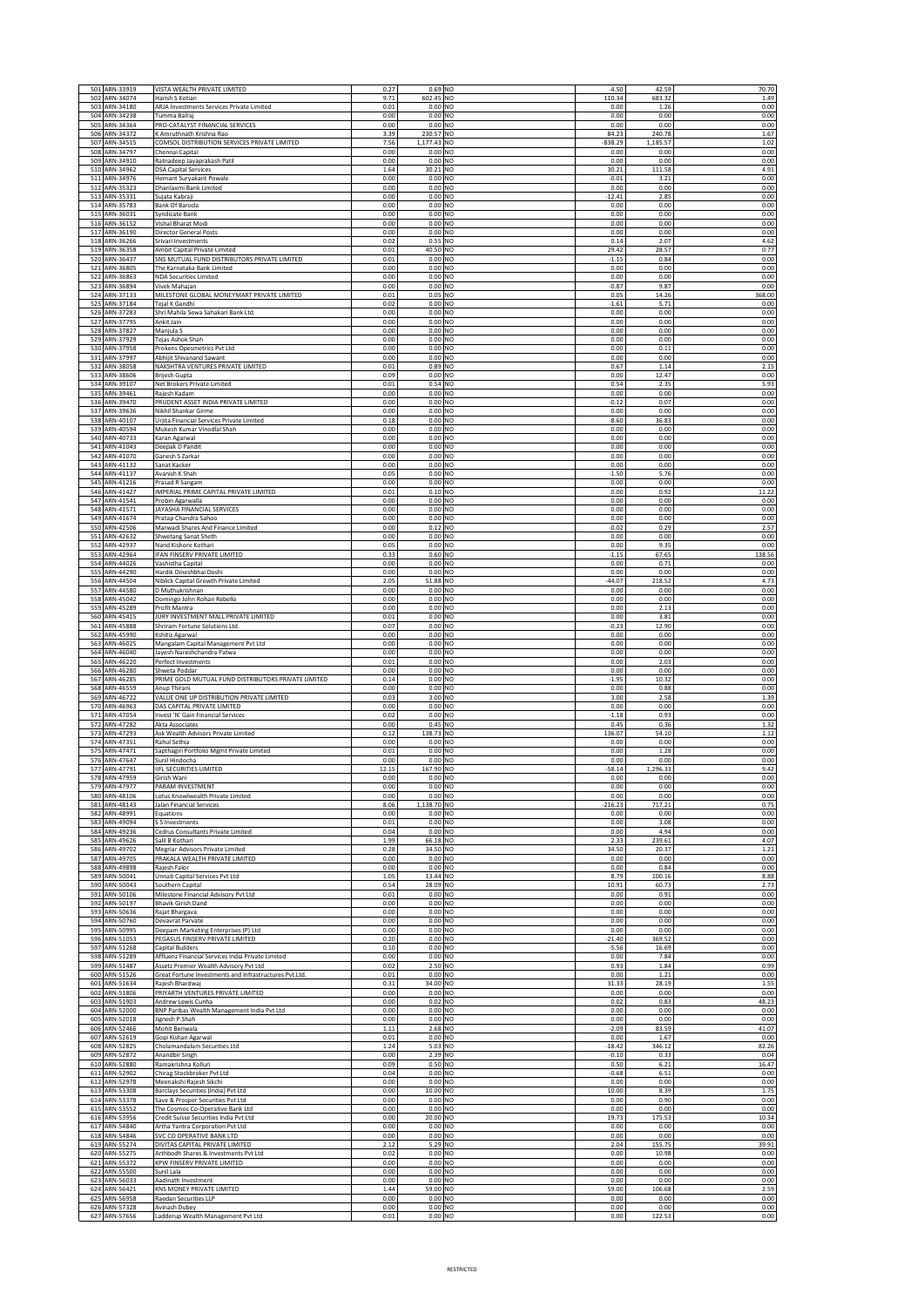|            | 628 ARN-57672                           | DAKSH FINQ PRIVATE LIMITED                                                                                  | 0.00                 | 0.00 NO                             | 0.00                     | 0.00                   | 0.00                 |
|------------|-----------------------------------------|-------------------------------------------------------------------------------------------------------------|----------------------|-------------------------------------|--------------------------|------------------------|----------------------|
| 630        | 629 ARN-57930<br>ARN-57970              | Right Horizons Financial Services Pvt Ltd<br>Ketan Rajesh Sheth                                             | 0.00<br>0.00         | 3.24 NO<br>$0.00$ NO                | 3.24<br>0.00             | 0.77<br>0.00           | 1.17<br>0.00         |
| 631        | ARN-58331<br>632 ARN-58607              | Dolfin Investments<br>DALMIA WEALTH PRIVATE LIMITED                                                         | 0.00<br>0.03         | 0.00 NO<br>0.00 NO                  | 0.00<br>0.00             | 0.00<br>7.65           | 0.00                 |
| 633        | ARN-58711                               | Master Capital Services Ltd                                                                                 | 0.13                 | 1.91 NO                             | 1.01                     | 34.08                  | 0.00<br>21.77        |
| 634        | ARN-59586                               | Sift Capital                                                                                                | 0.78                 | 1.44 NO                             | $-19.74$                 | 52.79                  | 38.75                |
| 635<br>636 | ARN-59930<br>ARN-60100                  | Allegiance Associates<br>GROWFINN WEALTH PRIVATE LIMITED                                                    | 4.29<br>1.18         | 51.00 NO<br>5.08 NO                 | 51.00<br>$-3.03$         | 399.00<br>76.78        | 9.95<br>18.61        |
| 637        | ARN-60930                               | Money Honey Financial Services Pvt Ltd                                                                      | 0.19                 | 5.31 NO<br>0.00 NO                  | $-2.92$                  | 40.29                  | 8.33                 |
| 638<br>639 | ARN-60947<br>ARN-61173                  | Santushti Capital LLP<br>Mitul Pravinchandra Desai                                                          | 0.01<br>0.00         | 5.31 NO                             | 0.00<br>5.31             | 1.43<br>0.03           | 0.00<br>1.00         |
| 640        | ARN-62301                               | Vithadwaitha Investment Consultants Pvt Ltd                                                                 | 2.07                 | 270.12 NO                           | $-20.80$                 | 222.93                 | 0.98                 |
|            | 641 ARN-62757<br>642 ARN-63097          | Alpha Capital<br>Pankaj Ladha                                                                               | 0.00<br>1.80         | 18.37 NO<br>50.06 NO                | 8.76<br>4.33             | 4.32<br>92.23          | 0.72<br>2.39         |
| 643        | ARN-63626                               | Wealthpoint Financial Resources Pvt Ltd                                                                     | 0.56                 | 1.58 NO                             | 0.18                     | 42.72                  | 32.89                |
| 644<br>645 | ARN-63643<br>ARN-64297                  | VR Wealth Advisors Pvt Ltd<br>Care Wealth Management Service                                                | 0.01<br>0.00         | $0.00$ NO<br>0.00 NO                | 0.00<br>0.00             | 0.93<br>0.00           | 0.00<br>0.00         |
| 646        | ARN-64422                               | Kajal Gopal Chulani                                                                                         | 0.00                 | $0.00$ NO                           | 0.00                     | 0.00                   | 0.00                 |
| 647        | ARN-64502                               | Sejal Avanish Shah                                                                                          | 0.00                 | 0.00 NO                             | 0.00                     | 0.00                   | 0.00                 |
| 648<br>649 | ARN-64606<br>ARN-64609                  | AUM Capital Market Pvt Ltd<br>FINE ADVICE PRIVATE LIMITED                                                   | 5.34<br>0.11         | 79,111.49 NO<br>$0.00$ NO           | $-370.16$<br>0.00        | 4,864.96<br>0.00       | 0.00<br>0.00         |
| 650        | ARN-64610                               | Axis Securities Limited                                                                                     | 1.24                 | 57.16 NO                            | 9.23                     | 197.79                 | 3.91                 |
| 651<br>652 | ARN-64917<br>ARN-65608                  | Systematix Shares And Stocks (India) Ltd<br>Pathik Shah                                                     | 0.17<br>0.00         | 0.00 NO<br>$0.00$ NO                | $-0.71$<br>0.00          | 18.45<br>0.00          | 0.00<br>0.00         |
|            | 653 ARN-66560                           | M K Financials                                                                                              | 0.02                 | 0.00 NO                             | 0.00                     | 5.25                   | 0.00                 |
| 655        | 654 ARN-66910<br>ARN-67218              | Ethix<br>Ifast Financial India Pvt Ltd                                                                      | 0.01<br>0.21         | 0.00 NO<br>16.61<br>N <sub>O</sub>  | 0.00<br>$-7.45$          | 1.89<br>52.11          | 0.00<br>3.41         |
| 656        | ARN-68185                               | Manasi Mahesh Soman                                                                                         | 0.00                 | 0.00 NO                             | 0.00                     | 0.00                   | 0.00                 |
| 657<br>658 | ARN-68368<br>ARN-69583                  | S S FUND DISTRIBUTORS PRIVATE LIMITED<br>Wealth India Financial Services Pvt Ltd                            | 0.01<br>1.68         | 0.00 NO<br>89.17 NO                 | 0.00<br>$-78.12$         | 3.47<br>328.49         | 0.00<br>3.85         |
| 659        | ARN-70565                               | Saksham Securities Pvt Ltd                                                                                  | 0.00                 | 0.00 NO                             | 0.00                     | 0.00                   | 0.00                 |
| 660<br>661 | ARN-70818<br>ARN-70892                  | Blue Ocean Financial Services Pvt Ltd                                                                       | 0.00<br>0.31         | $0.00$ NO<br>6.91 NO                | 0.00<br>$-46.32$         | 0.00<br>438.59         | 0.00<br>72.50        |
| 662        | ARN-71529                               | <b>Edelweiss Broking Limited</b><br>Gaindamull Hemraj Financial Services                                    | 0.00                 | 0.00 NO                             | 0.00                     | 0.00                   | 0.00                 |
| 663        | ARN-72073                               | Monika Abhishek Nayta                                                                                       | 0.00                 | 0.00 NO                             | 0.00                     | 0.00                   | 0.00                 |
| 664<br>665 | ARN-72451<br>ARN-72462                  | Muthoot Securities Ltd<br>Kapil Khurana                                                                     | 0.00<br>0.00         | 0.00 NO<br>0.00 NO                  | 0.00<br>0.00             | 0.00<br>0.00           | 0.00<br>0.00         |
|            | 666 ARN-72870                           | Abhishek Sunil Gupta                                                                                        | 0.00                 | 0.00 NO                             | 0.00                     | 1.28                   | 0.00                 |
| 667<br>668 | ARN-73130<br>ARN-73268                  | Naveen Kumar Daiya<br>NAIK WEALTH PRIVATE LIMITED                                                           | 0.00<br>0.42         | 0.00 NO<br>0.06 NO                  | 0.00<br>$-4.27$          | 0.43<br>61.65          | 0.00<br>1,243.24     |
| 669        | ARN-73326                               | Subir Jha                                                                                                   | 0.00                 | $0.00$ NO                           | 0.00                     | 0.00                   | 0.00                 |
| 671        | 670 ARN-73688<br>ARN-73912              | SARSA INVESTMENTS SERVICES LIMITED<br>RB Wealth Insight Pvt Ltd                                             | 0.19<br>0.00         | 0.50 NO<br>$0.00$ NO                | $-6.04$<br>0.00          | 17.32<br>0.00          | 38.95<br>0.00        |
| 672        | ARN-74061                               | Doogar and Associates Securities Private Limited                                                            | 0.00                 | 0.00 NO                             | 0.00                     | 0.00                   | 0.00                 |
| 673        | ARN-74263                               | Elite Portfolio Management                                                                                  | 57.68                | 2,078.85 NO<br>$0.00$ NO            | $-169.74$                | 5,479.86               | 3.06                 |
| 674<br>675 | ARN-74723<br>ARN-75320                  | Pentagraph Partners<br>Sapient Wealth Advisors And Brokers Pvt Ltd                                          | 0.00<br>5.97         | 197.64 NO                           | 0.00<br>$-488.18$        | 4.79<br>774.85         | 0.00<br>3.45         |
|            | 676 ARN-75678                           | <b>Growmore Financial Services</b>                                                                          | 0.00                 | $0.00$ NO                           | 0.00                     | 0.00                   | 0.00                 |
| 677<br>678 | ARN-75718<br>ARN-76019                  | Grow More Investment<br>InvestAscent Wealth Advisors Pvt Ltd                                                | 0.01<br>0.00         | $0.36$ NO<br>0.00 NO                | $-0.42$<br>0.00          | 4.04<br>0.00           | 12.71<br>0.00        |
| 679        | ARN-76035                               | ARA FINANCIAL SERVICES PRIVATE LIMITED                                                                      | 0.00                 | 0.00 NO                             | 0.00                     | 0.00                   | 0.00                 |
| 680<br>681 | ARN-76037<br>ARN-76122                  | CAPSTONE FUTURE CAPITAL<br>Imperial India Investment Company                                                | 0.22<br>0.00         | 0.00 NO<br>$0.00$ NO                | $-3.89$<br>0.00          | 19.95<br>0.00          | 0.00<br>0.00         |
| 682        | ARN-76123                               | Dhanvriddhi Finvest Services Pvt Ltd                                                                        | 0.02                 | 0.54 NO                             | $-0.25$                  | 9.90                   | 21.59                |
| 683<br>684 | ARN-76586<br>ARN-76793                  | <b>TG Financial Services</b><br>KMP INVESTMART                                                              | 0.00<br>0.00         | $0.00$ NO<br>$0.00$ NO              | 0.00<br>0.00             | 0.00<br>0.00           | 0.00<br>0.00         |
| 685        | ARN-77037                               | Ram Advisory Services Pvt Ltd                                                                               | 0.00                 | $0.00$ NO                           | 0.00                     | 0.00                   | 0.00                 |
| 686        | ARN-77356                               | <b>Globe Capital Market Ltd</b>                                                                             | 0.00                 | 5.86 NO                             | $-0.70$                  | 6.22                   | 0.96                 |
| 687<br>688 | ARN-77404<br>ARN-77441                  | Angel Broking Limited<br>Eureka Stock And Share Broking Services Ltd                                        | 0.95<br>0.00         | 36.74 NO<br>1.92 NO                 | $-18.74$<br>$-10,069.93$ | 115.27<br>616.02       | 3.41<br>1.08         |
| 689        | ARN-77444                               | Sajag Securities Private Limited                                                                            | 0.01                 | 0.00 NO                             | $-9.65$                  | 4.54                   | 0.00                 |
| 690<br>691 | ARN-77509<br>ARN-77864                  | Gaurav Ganpule<br>SKCL CAPITAL PRIVATE LIMITED                                                              | 0.00<br>0.00         | $0.00$ NO<br>0.00 NO                | 0.00<br>0.00             | 0.00<br>0.00           | 0.00<br>0.00         |
| 692        | ARN-77875                               | Sushil Financial Services Pvt Ltd                                                                           | 0.22                 | 4.56 NO                             | $-1.75$                  | 55.84                  | 14.79                |
| 693<br>694 | ARN-77890<br>ARN-77926                  | Virendrakumar Rajnikant Modi<br>Anjana Shah                                                                 | 0.00<br>0.00         | 0.00 NO<br>$0.00$ NO                | 0.00<br>0.00             | 0.00<br>0.00           | 0.00<br>0.00         |
| 695        | ARN-78035                               | <b>Fission Wealth</b>                                                                                       | 0.00                 | 0.00 NO                             | 0.00                     | 0.00                   | 0.00                 |
| 696        | ARN-78038                               | Array Financial Services                                                                                    | 0.00                 | 0.00 NO                             | 0.00                     | 0.00                   | 0.00                 |
| 697<br>698 | ARN-78126<br>ARN-78165                  | Genome Capital<br>Vipul Mahendra Shah                                                                       | 0.00<br>0.00         | $0.00$ NO<br>0.00 NO                | 0.00<br>0.00             | 0.00<br>0.00           | 0.00<br>0.00         |
| 699        | ARN-78432                               | Savitri Agrawal                                                                                             | 0.00                 | $0.00$ NO                           | 0.00                     | 0.00                   | 0.00                 |
| 700<br>701 | ARN-78494<br>ARN-78740                  | Birendra Kumar<br>Maarg Financial Planners Pvt Ltd                                                          | 0.00<br>0.00         | $0.00$ NO<br>0.00 NO                | 0.00<br>0.00             | 0.00<br>0.00           | 0.00<br>0.00         |
| 702        | ARN-78908                               | Choice Wealth Management Pvt Ltd                                                                            | 0.00                 | $0.70$ NO                           | 0.16                     | 1.84                   | 3.13                 |
| 703<br>704 | ARN-78933<br>ARN-79003                  | Rajat Khanna<br>ETICA WEALTH PRIVATE LIMITED                                                                | 0.00<br>0.00         | $0.00$ NO<br>1.04 NO                | 0.00<br>0.01             | 0.00<br>2.35           | 0.00<br>2.47         |
|            | 705 ARN-79036                           | Harjindarkaur Wadhawan                                                                                      | 0.00                 | $0.00$ NO                           | 0.00                     | 0.00                   | 0.00                 |
|            | 706 ARN-79799<br>707 ARN-79846          | AIN PRIVY CLIENT PRIVATE LIMITED<br>Vintage Finvest Services Private Limited                                | 6.60<br>0.00         | 106.40 NO<br>$0.00$ NO              | $-121.82$<br>0.00        | 462.75<br>0.00         | 4.39<br>0.00         |
|            | 708 ARN-80121                           | VJB Financial Services Pvt Ltd                                                                              | 0.00                 | 0.00 NO                             | 0.00                     | 0.00                   | 0.00                 |
| 709        | ARN-80131<br>710 ARN-80711              | <b>Ethical Financial Services</b><br>Parimal Sadashivrao Ade                                                | 0.00<br>0.00         | $0.00$ NO<br>$0.00$ NO              | 0.00<br>0.00             | 0.00<br>0.00           | 0.00<br>0.00         |
| 711        | ARN-80789                               | Credence Family Office Private Limited                                                                      | 0.00                 | $0.00$ NO                           | 0.00                     | 0.00                   | 0.00                 |
| 712        | ARN-80863                               | Josveen J Menezes                                                                                           | 0.00                 | $0.00$ NO                           | 0.00                     | 0.00                   | 0.00                 |
|            | 713 ARN-80943<br>714 ARN-81023          | Saibal Biswas<br>Jitendra Jaiswal                                                                           | 2.46<br>0.00         | 234.90 NO<br>$0.00$ NO              | $-98.13$<br>0.00         | 295.64<br>0.00         | 1.42<br>0.00         |
|            | 715 ARN-81103                           | Sandeep Chhajer                                                                                             | 0.00                 | $0.00$ NO                           | 0.00                     | 0.00                   | 0.00                 |
|            | 716 ARN-81194<br>717 ARN-81404          | <b>S&amp;A VENTURES</b><br>Invest India Financial Services                                                  | 0.00<br>0.00         | $0.00$ NO<br>$0.00$ NO              | $-2.35$<br>0.00          | 2.81<br>0.00           | 0.00<br>0.00         |
|            | 718 ARN-81449                           | Trust-Plutus Wealth Managers (India) Pvt Ltd                                                                | 0.19                 | 631.71 NO                           | $-2.03$                  | 162.25                 | 0.22                 |
|            | 719 ARN-81496<br>720 ARN-81655          | INSYNCH WEALTH LLP<br><b>Edge Investment Services LLP</b>                                                   | 0.00<br>9.53         | $0.00$ NO<br>95.56 NO               | $-0.24$<br>0.00          | 1.65<br>733.67         | 0.00<br>10.09        |
| 721        | ARN-81656                               | Barrier Foils Private Limited                                                                               | 0.00                 | $0.00$ NO                           | 0.00                     | 0.00                   | 0.00                 |
| 722        | ARN-81768<br>723 ARN-81815              | AUM Insure And Secure Pvt Ltd<br>Wealth Managers United India Private Limited                               | 0.00<br>0.00         | $0.00$ NO<br>$0.00$ NO              | 0.00<br>0.00             | 0.00<br>0.00           | 0.00<br>0.00         |
|            | 724 ARN-81916                           | Thirukochi Financial Consultants Pvt Ltd                                                                    | 0.00                 | $0.00$ NO                           | 0.00                     | 0.00                   | 0.00                 |
| 725        | ARN-82130<br>726 ARN-82161              | Ghalla Bhansali Stock Brokers Pvt Ltd<br>ARTHASHASTRA INVESTMENTS PRIVATE LIMITED                           | 0.11<br>0.00         | $0.00$ NO<br>0.00 NO                | $-2.83$<br>0.00          | 30.74<br>0.00          | 0.00<br>0.00         |
| 727        | ARN-82174                               | Sakthi Finance Financial Services Limited                                                                   | 0.00                 | $0.15$ NO                           | $-0.08$                  | 0.29                   | 1.32                 |
|            | 728 ARN-82357                           | <b>RBL Bank Limited</b>                                                                                     | 0.00                 | $0.13$ NO                           | $-17.68$                 | 13.79                  | 33.11                |
|            | 729 ARN-82408<br>730 ARN-82471          | JK Securities Pvt. Ltd.<br>Aditya Vinayak Joshi                                                             | 0.00<br>0.00         | $0.00$ NO<br>0.00 NO                | 0.00<br>0.00             | 0.20<br>0.00           | 0.00<br>0.00         |
| 731        | ARN-82588                               | MENTOR FUNDS DISTRIBUTORS PRIVATE LIMITED                                                                   | 0.00                 | 0.25 NO                             | $-0.09$                  | 0.06                   | 0.00                 |
|            |                                         |                                                                                                             | 23.91                | 2,992.16 NO<br>$0.00$ NO            | $-1,937.97$              | 5,158.50<br>0.87       | 1.63<br>0.00         |
| 734        | 732 ARN-82601<br>733 ARN-82735          | CENTRUM WEALTH LIMITED<br>RWC FINANCIAL SERVICES PRIVATE LIMITED                                            | 0.01                 |                                     | 0.00                     |                        |                      |
|            | ARN-82967                               | Mahodadhi Securities Pvt Ltd                                                                                | 0.00                 | $0.00$ NO                           | 0.00                     | 0.00                   | 0.00                 |
|            | 735 ARN-82974                           | CEREBRAL INVESTMENTS & FIDUCIARY SERVICES                                                                   | 0.00                 | $0.00$ NO                           | 0.00                     | 3.21                   | 0.00                 |
| 737        | 736 ARN-82992<br>ARN-83013              | Bodevision Investor Services Private Limited<br>WMG WEALTH PRIVATE LIMITED                                  | 0.00<br>0.00         | $0.00$ NO<br>$0.00$ NO              | 0.00<br>0.00             | 0.00<br>0.00           | 0.00<br>0.00         |
|            | 738 ARN-83114                           | Sourendra Saha                                                                                              | 0.00                 | $0.00$ NO                           | 0.00                     | 0.00                   | 0.00                 |
|            | 739 ARN-83166<br>740 ARN-83202          | VALUE ETHICS PRIVATE LIMITED<br>MFA CAPITAL PRIVATE LIMITED                                                 | 0.00<br>0.06         | $0.00$ NO<br>3.96 NO                | 0.00<br>$-0.80$          | 0.00<br>27.83          | 0.00<br>7.73         |
|            | 741 ARN-83313                           | Fermat Prime Advisors Pvt Ltd                                                                               | 0.00                 | $0.00$ NO                           | $-3.35$                  | 0.86                   | 0.00                 |
|            | 742 ARN-83360<br>743 ARN-83420          | UTKARSH MUTUAL FUND DISTRIBUTORS<br>Chadha Investment Consultant Pvt Ltd                                    | 0.00<br>0.15         | $0.00$ NO<br>11.45 NO               | 0.00<br>$-1.91$          | 0.00<br>62.96          | 0.00<br>6.06         |
|            | 744 ARN-83432                           | Kalyani Ketan Rachchha                                                                                      | 0.00                 | $0.00$ NO                           | 0.00                     | 0.00                   | 0.00                 |
| 746        | 745 ARN-83676<br>ARN-83700              | FinEdge Advisory Pvt. Ltd.<br>Pranjal Apoorva Wagh                                                          | 0.00<br>0.00         | 0.05 NO<br>$0.00$ NO                | 0.05<br>0.00             | 0.07<br>0.00           | 2.27<br>0.00         |
| 747        | ARN-83867                               | <b>FUNDVALIZ LLP</b>                                                                                        | 0.00                 | $0.00$ NO                           | 0.00                     | 0.00                   | 0.00                 |
| 749        | 748 ARN-83946<br>ARN-84072              | Keval Jaysinh Gemani<br>Tiruvaipati Kesava Prasad                                                           | 0.00<br>0.04         | $0.00$ NO<br>6.00 NO                | 0.00<br>6.00             | 0.00<br>19.43          | 0.00<br>4.10         |
| 750        | ARN-84261                               | HEXAGON MUTUAL FUND DISTRIBUTORS                                                                            | 0.00                 | 3.04 NO                             | 2.93                     | 0.13                   | 1.00                 |
| 751<br>753 | ARN-84293<br>752 ARN-84328<br>ARN-84334 | Rashmi Rajendra Pachare<br>ULTIMATE WEALTH PRIVATE LIMITED<br>AU MUTUALS FINANCIAL SERVICES PRIVATE LIMITED | 0.00<br>0.02<br>2.03 | $0.00$ NO<br>$0.00$ NO<br>129.31 NO | 0.00<br>0.00<br>124.69   | 0.00<br>5.69<br>102.73 | 0.00<br>0.00<br>1.28 |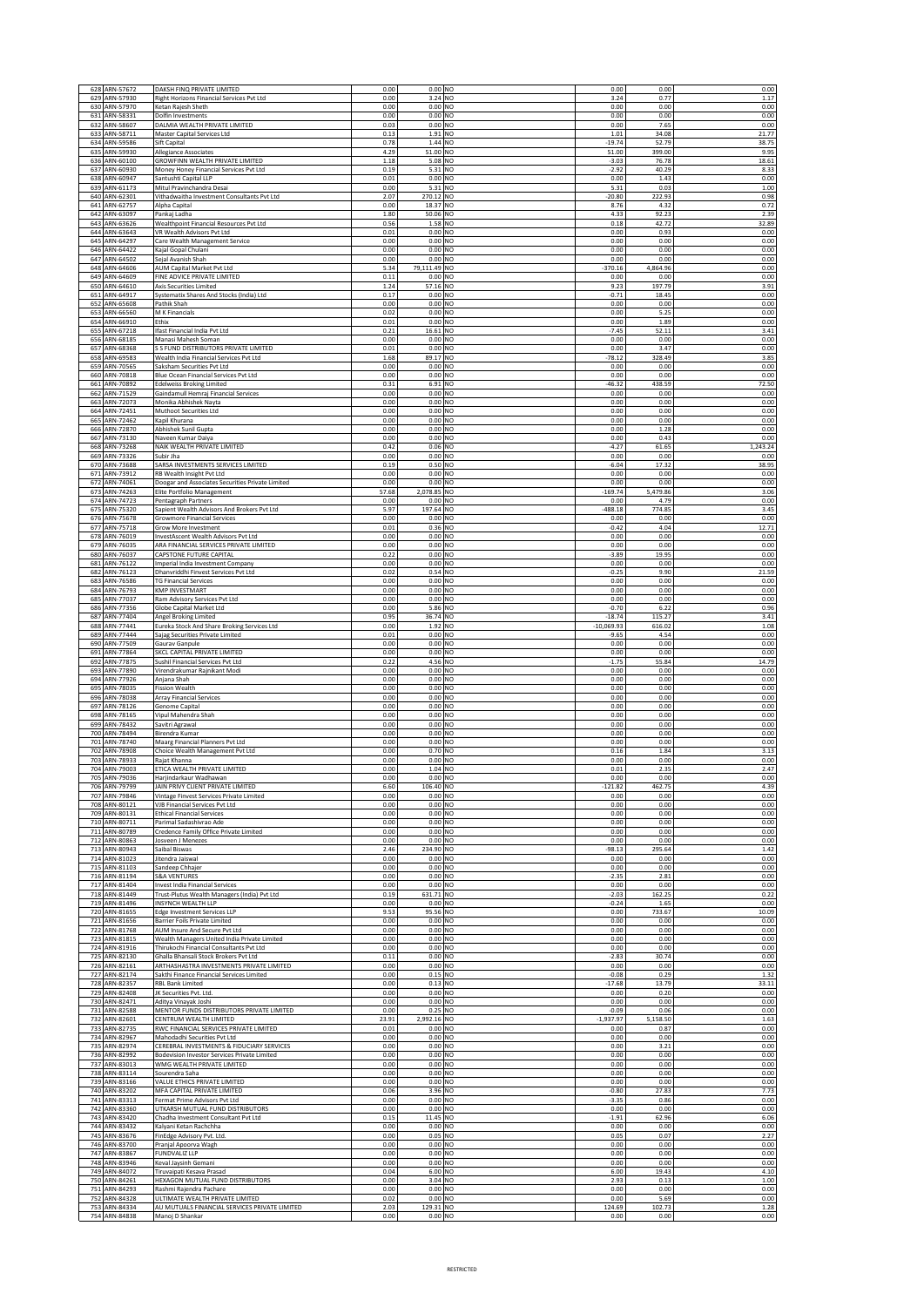|            | 755 ARN-84894                  | Tata Capital Financial Services Ltd.                                                    | 0.16         | 4.28 NO                | 3.05                  | 69.34          | 18.39          |
|------------|--------------------------------|-----------------------------------------------------------------------------------------|--------------|------------------------|-----------------------|----------------|----------------|
| 756        | ARN-84967                      | Scripbox.Com India Pvt Ltd                                                              | 0.00         | 0.47 NO                | $-1.70$               | 16.88          | 41.78          |
| 757        | ARN-84998                      | I CAN Financial Solutions Pvt. Ltd.                                                     | 0.00         | $0.00$ NO              | 0.00                  | 0.00           | 0.00           |
| 758        | ARN-85175                      | Minesh R Dalal                                                                          | 0.00         | $0.00$ NO<br>$0.00$ NO | 0.00                  | 0.00           | 0.00           |
| 759<br>760 | ARN-85363<br>ARN-85413         | Jiten Arjun Karnani<br>Sweety Dhaval Desai                                              | 0.00<br>0.00 | $0.00$ NO              | 0.00<br>0.00          | 0.00<br>0.00   | 0.00<br>0.00   |
| 761        | ARN-85460                      | KINJAL INVESTMENT CONSULTANCY                                                           | 0.00         | $0.00$ NO              | 0.00                  | 0.00           | 0.00           |
| 762        | ARN-85592                      | WEALTHAPP DISTRIBUTORS PRIVATE LIMITED                                                  | 0.00         | 0.00 NO                | 0.00                  | 0.28           | 0.00           |
| 763        | ARN-85700                      | OMEGA FINANCIAL                                                                         | 0.00         | 0.00 NO                | 0.00                  | 0.00           | 0.00           |
| 764        | ARN-85927                      | TCM FINANCIAL SERVICES PRIVATE LIMITED                                                  | 0.00         | $0.00$ NO<br>$0.00$ NO | 0.00                  | 0.00           | 0.00           |
| 765<br>766 | ARN-86076<br>ARN-86257         | Shashank Agarwal<br>AADI WEALTH MF SERVICES PRIVATE LIMITED                             | 0.00<br>0.40 | 1,043.25 NO            | 0.00<br>19.96         | 0.00<br>99.24  | 0.00<br>0.05   |
| 767        | ARN-86499                      | M/s V.R. INVESTMENTS                                                                    | 0.17         | 105.01 NO              | 57.69                 | 30.65          | 0.56           |
| 768        | ARN-86502                      | Anurag Bagrodia                                                                         | 0.00         | 0.00 NO                | 0.00                  | 3.40           | 0.00           |
| 769        | ARN-86558                      | BIG BULL CAPITAL SERVICES PRIVATE LIMITED                                               | 0.00         | 0.00<br>N <sub>O</sub> | 0.00                  | 0.00           | 0.00           |
| 770        | ARN-86724                      | M Venkateswaran                                                                         | 0.00         | 0.00 NO                | 0.00                  | 0.00           | 0.00           |
| 771        | ARN-86800                      | AUREUS WEALTH LLF                                                                       | 0.00         | 0.00 NO                | 0.00                  | 3.51           | 0.00           |
| 772        | ARN-86871                      | <b>RBM Investment Services</b>                                                          | 0.00         | 0.00 NO                | 0.00                  | 0.00           | 0.00           |
| 773<br>774 | ARN-86901<br>ARN-86906         | OUTLOOK ASIA CAPITAL<br>Avendus Wealth Management Pvt Ltd                               | 0.00<br>0.00 | $0.00$ NO<br>0.00 NO   | 0.00<br>$-21.54$      | 0.00<br>8.13   | 0.00<br>0.00   |
| 775        | ARN-87087                      | Deepesh Arora                                                                           | 0.20         | 1.00 NO                | 0.40                  | 13.75          | 16.54          |
| 776        | ARN-87145                      | ENRICHWISE FINANCIAL SERVICES PRIVATE LIMITED                                           | 0.00         | 0.00 NO                | 0.00                  | 0.12           | 0.00           |
| 777        | ARN-87332                      | Suraj Prakash                                                                           | 0.00         | 0.00 NO                | 0.00                  | 0.00           | 0.00           |
| 778        | ARN-87401                      | SIMPLICITY INVESTING INDIA PRIVATE LIMITED                                              | 0.00         | 0.00 NO                | 0.00                  | 0.00           | 0.00           |
| 779        | ARN-87527                      | CLAIRFIN CAPITAL SERVICES                                                               | $1.11\,$     | 14.02 NO               | 7.00                  | 79.16          | 6.73           |
| 780<br>781 | ARN-87554<br>ARN-87712         | Motilal Oswal Wealth Management Ltd<br>R Ganesh                                         | 0.51<br>0.00 | 431.93 NO<br>0.00 NO   | $-196.90$<br>0.00     | 272.87<br>0.00 | 0.66<br>0.00   |
| 782        | ARN-87755                      | Harishchandra Jayram Pandya                                                             | 0.00         | 0.00 NO                | 0.00                  | 0.00           | 0.00           |
| 783        | ARN-87761                      | WealthDirect Portfolio Pvt Ltd                                                          | 0.00         | 0.00 NO                | 0.00                  | 0.00           | 0.00           |
| 784        | ARN-87977                      | IIFL Wealth Capital Markets Limited                                                     | 1.04         | 193.90 NO              | 27.35                 | 364.83         | 2.36           |
| 785        | ARN-88200                      | Wealthcube Endeavours LLP                                                               | 0.00         | 0.00 NO                | 0.00                  | 0.00           | 0.00           |
| 786        | ARN-88450                      | Ranjan Simanchal Panigrahi                                                              | 0.00         | $0.00$ NO              | 0.00                  | 0.00           | 0.00           |
| 787<br>788 | ARN-88704                      | Blue Ocean Multi Client Family Office LLP                                               | 0.00         | 0.00 NO                | 0.00                  | 0.00<br>0.00   | 0.00           |
| 789        | ARN-88737<br>ARN-88970         | Mihirkumar Vijaybhai Kaji<br>Rajesh Kumar Bhutra                                        | 0.00<br>0.00 | 0.00 NO<br>$0.00$ NO   | 0.00<br>0.00          | 0.00           | 0.00<br>0.00   |
|            | 790 ARN-89299                  | Ami Vishal Dalal                                                                        | 0.00         | 0.00 NO                | 0.00                  | 0.00           | 0.00           |
| 791        | ARN-89368                      | Plan Ahead Wealth Advisors Pvt. Ltd.                                                    | 0.01         | 0.00 NO                | 0.00                  | 6.84           | 0.00           |
| 792        | ARN-89485                      | BHARATHI SHARE BROKING PRIVATE LIMITED                                                  | 0.00         | 0.00 NO                | 0.00                  | 0.00           | 0.00           |
| 793        | ARN-89611                      | SMARTVALUE EQUISEARCH PVT LTD                                                           | 0.00         | 0.00 NO                | 0.00                  | 0.00           | 0.00           |
| 794<br>795 | ARN-89738<br>ARN-90538         | Nonie Kapoor<br>ARK PRIMARY ADVISORS PRIVATE LIMITED                                    | 0.05         | 61.05 NO               | 1.21                  | 36.57          | 1.03           |
| 796        | ARN-90577                      | Sandeep Garg                                                                            | 0.00<br>0.29 | 0.06 NO<br>53.14 NO    | 0.06<br>41.62         | 0.01<br>27.78  | 1.03<br>1.06   |
| 797        | ARN-90746                      | SWS FINANCIAL SOLUTIONS PVT LTD                                                         | 0.00         | 0.33 NO                | 0.33                  | 0.28           | 1.37           |
| 798        | ARN-90748                      | i2 Finserv                                                                              | 0.00         | $0.00$ NO              | 0.00                  | 0.00           | 0.00           |
| 799        | ARN-90793                      | OCEAN CAPITAL MARKET LTD                                                                | 0.00         | 0.00 NO                | 0.00                  | 0.00           | 0.00           |
| 800        | ARN-90796                      | SPA GLOBAL PVT LTD                                                                      | 0.00         | 0.00 NO                | 0.00                  | 9.29           | 0.00           |
| 801        | ARN-90876                      | LOTUSMINT WEALTH PRIVATE LIMITED                                                        | 0.00         | $0.00$ NO              | 0.00                  | 0.00           | 0.00           |
| 802<br>803 | ARN-91019<br>ARN-91703         | S V FINANCIAL SERVICES<br>Manishaben A Patel                                            | 0.00<br>0.00 | $0.00$ NO<br>0.00 NO   | 0.00<br>0.00          | 0.00<br>0.00   | 0.00<br>0.00   |
| 804        | ARN-92017                      | MUTUAL CAFE                                                                             | 0.00         | 0.00 NO                | 0.00                  | 0.00           | 0.00           |
| 805        | ARN-92021                      | Jignesh Rajeshbhai Madhwani                                                             | 0.00         | 0.00 NO                | 0.00                  | 0.41           | 0.00           |
| 806        | ARN-92091                      | Ketki Jignesh Shah                                                                      | 0.00         | 0.00 NO                | 0.00                  | 0.00           | 0.00           |
| 807        | ARN-92387                      | UNIVERSAL MF                                                                            | 0.00         | 0.00 NO                | 0.00                  | 0.00           | 0.00           |
| 808        | ARN-92525                      | BANCONUS FINSERV PRIVATE LIMITED                                                        | 0.00         | 0.00 NO                | 0.00                  | 0.00           | 0.00           |
| 809        | ARN-92709                      | Vinay O Rathi                                                                           | 0.00<br>0.00 | $0.00$ NO<br>$0.00$ NO | 0.00<br>0.00          | 0.00<br>0.00   | 0.00           |
| 810<br>811 | ARN-93359<br>ARN-93500         | TBNG Capital Advisors Pvt Ltd<br>SQUIRREL ENTERPRISES PRIVATE LIMITED                   | 0.00         | 16.00 NO               | 16.00                 | 0.44           | 0.00<br>1.00   |
| 812        | ARN-93674                      | Niraj Bhimsi Nisar                                                                      | 0.00         | 0.00 NO                | 0.00                  | 0.00           | 0.00           |
| 813        | ARN-93820                      | Gayetri Nidhi Shaha                                                                     | 0.00         | 0.00 NO                | 0.00                  | 0.00           | 0.00           |
| 814        | ARN-93828                      | <b>Ritesh Tibrewal</b>                                                                  | 0.00         | 0.00 NO                | 0.00                  | 0.00           | 0.00           |
|            | 815 ARN-93961                  | Rajesh Tuteja                                                                           | 0.00         | 0.00 NO                | 0.00                  | 0.00           | 0.00           |
|            | 816 ARN-94012                  | ORANGE RISE PRIVATE LTD                                                                 | 1.28         | 47.58 NO               | $-289.65$             | 106.77         | 0.64           |
| 817<br>818 | ARN-94014<br>ARN-94348         | KRUSHNA FINSERV LLP<br>Monetonic Financial Services Pvt. Ltd.                           | 3.59<br>0.00 | 3.84 NO<br>0.00 NO     | $-69.11$<br>0.00      | 388.89<br>0.85 | 116.54<br>0.00 |
| 819        | ARN-94355                      | RMS COLLECTIONS                                                                         | 0.00         | 0.00 NO                | 0.00                  | 0.00           | 0.00           |
| 820        | ARN-94634                      | OPULENCE WEALTH PRIVATE LIMITED                                                         | 0.00         | 4.00 NO                | 4.00                  | 1.30           | 1.36           |
| 821        | ARN-94862                      | Sunkersett Investment Intermediaries LLP                                                | 0.08         | 0.00 NO                | $-0.20$               | 8.99           | 0.00           |
| 822        | ARN-95024                      | INTEGRA WEALTH LLP                                                                      | 0.00         | 0.00 NO                | 0.00                  | 0.00           | 0.00           |
| 823        | ARN-95073                      | <b>Imperial Wealth Services</b>                                                         | 0.00         | $0.00$ NO              | 0.00                  | 0.00           | 0.00           |
| 824        | ARN-95221                      | SURAT COMMERCIAL PRIVATE LIMITED                                                        | 0.00         | 0.00N<br>$0.00$ NO     | 0.00                  | 0.00           | 0.00           |
| 825<br>826 | ARN-95407<br>ARN-95599         | <b>Rohit Anand Das</b><br>HM Mercantiles Pvt. Ltd                                       | 0.00<br>0.00 | 0.00 NO                | 0.00<br>0.00          | 0.00<br>0.00   | 0.00<br>0.00   |
| 827        | ARN-95731                      | <b>6TH SENSE</b>                                                                        | 5.50         | 72.89 NO               | 22.54                 | 378.64         | 6.40           |
| 828        | ARN-95748                      | GOYAMA FINANCIAL SERVICES                                                               | 0.00         | 18.50 NO               | 18.50                 | 0.24           | 1.00           |
| 829        | ARN-95764                      | RACH INSURE INVEST                                                                      | 0.00         | 0.00 NO                | 0.00                  | 2.79           | 0.00           |
| 830        | ARN-95768                      | Ashima Kukreja                                                                          | 0.00         | 0.00 NO                | 0.00                  | 0.00           | 0.00           |
| 831        | ARN-96039                      | MUTUALFUNDWALA<br>BELLWETHER ASSOCIATES LLP                                             | 0.01         | 0.00 NO                | $-1.21$               | 3.94           | 0.00           |
|            | 832 ARN-96040                  | <b>Nestegg Wealth Solutions LLP</b>                                                     | 0.00         | 0.00 NO                | 0.00                  | 0.00           | 0.00           |
|            | 833 ARN-96137<br>834 ARN-96139 | FINNOVATORS SERVICES PRIVATE LIMITED                                                    | 0.00<br>0.00 | 6.75 NO<br>1.66 NO     | 6.52<br>1.66          | 1.24<br>0.55   | 1.08<br>1.08   |
| 835        | ARN-96178                      | 31 WEALTH LLP                                                                           | 0.00         | $0.00$ NO              | 0.00                  | 0.00           | 0.00           |
| 836        | ARN-96373                      | <b>VSRK WEALTH CREATOR PVT LTD</b>                                                      | 1.20         | 53.49 NO               | $-34.27$              | 125.09         | 2.48           |
| 837        | ARN-96409                      | Rajender Gupta                                                                          | 0.00         | $0.00$ NO              | 0.00                  | 0.00           | 0.00           |
| 838        | ARN-96447                      | Ankit Aggarwal                                                                          | 0.12         | 10.70 NO               | 10.36                 | 8.78           | 1.32           |
| 839        | ARN-96578<br>840 ARN-96623     | IMMENSUS WEALTH LLP<br>IMPERIAL VALUE SERVICES PRIVATE LIMITED                          | 0.00<br>0.31 | $0.00$ NO<br>1.52 NO   | 0.00<br>0.69          | 0.00<br>26.32  | 0.00<br>22.01  |
|            | 841 ARN-96933                  | ACE MF Distributors                                                                     | 0.00         | $0.00$ NO              | $-1.65$               | 0.40           | 0.00           |
| 842        | ARN-96994                      | Julius Baer Wealth Advisors (India) Private Limited                                     | 0.00         | 9,392.15 NO            | 876.94                | 1,606.83       | 0.10           |
| 843        | ARN-97198                      | Nutan Lancelot Dcunha                                                                   | 0.00         | $0.00$ NO              | 0.00                  | 0.00           | 0.00           |
| 844        | ARN-97237                      | EURASIA CAPITAL SERVICES                                                                | 12.09        | 25.20 NO               | $-103.30$             | 933.48         | 43.90          |
| 845<br>846 | ARN-97272<br>ARN-97534         | CRYSTAL VISION INSIGHTS PRIVATE LIMITED<br>ICOACH FINANCIAL CONSULTANCY PRIVATE LIMITED | 0.00<br>0.00 | $0.00$ NO<br>0.00 NO   | 0.00                  | 0.10<br>0.00   | 0.00<br>0.00   |
| 847        | ARN-97751                      | Samir Vora                                                                              | 0.00         | $0.00$ NO              | 0.00<br>0.00          | 0.00           | 0.00           |
| 848        | ARN-97776                      | Sandeep Gupta                                                                           | 0.00         | $0.00$ NO              | 0.00                  | 0.00           | 0.00           |
| 849        | ARN-97797                      | Mani Sharma                                                                             | 0.00         | 0.00 NO                | 0.00                  | 0.00           | 0.00           |
|            | 850 ARN-97835                  | BEYOND LIFE FINANCIAL SERVICES LLP                                                      | 0.00         | $0.00$ NO              | 0.00                  | 1.04           | 0.00           |
| 851        | ARN-97927                      | MARFATIA ASSOCIATES                                                                     | 0.00         | 0.00 NO                | 0.00                  | 0.00           | 0.00           |
| 852<br>853 | ARN-98012<br>ARN-98133         | PURPLEPOND FINANCIAL PRODUCTS DISTRIBUTORS PRIVATE LIMITED<br>Rupam Mahapatra           | 0.23<br>1.53 | 10.97 NO<br>$0.00$ NO  | $-14.02$<br>$-162.39$ | 55.32<br>90.14 | 4.65<br>0.00   |
| 854        | ARN-98335                      | R Hariharan                                                                             | 0.00         | $0.00$ NO              | 0.00                  | 0.00           | 0.00           |
| 855        | ARN-98654                      | <b>RVN MANAGEMENT</b>                                                                   | 0.01         | $0.00$ NO              | 0.00                  | 1.27           | 0.00           |
| 856        | ARN-98730                      | SPECTRUM WEALTH                                                                         | 0.00         | $0.00$ NO              | 0.00                  | 0.00           | 0.00           |
| 857        | ARN-99075                      | <b>Yatish Financial Services</b>                                                        | 0.00         | $0.00$ NO              | 0.00                  | 0.00           | 0.00           |
| 858        | ARN-99653                      | MEPHEZALEA ADVISORS LLP                                                                 | 0.00         | $0.00$ NO              | 0.00                  | 0.00           | 0.00           |
| 859<br>860 | ARN-99699<br>ARN-99930         | KREDERE WEALTH PARTNER PVT LTD<br>Positive Vibes Consulting And Advisory                | 0.19<br>0.00 | $0.00$ NO<br>$0.00$ NO | 0.00<br>0.00          | 50.89<br>0.00  | 0.00<br>0.00   |
| 861        | ARN-100283                     | <b>IMPERIAL WEALTH</b>                                                                  | 0.00         | $0.00$ NO              | 0.00                  | 0.00           | 0.00           |
| 862        | ARN-100284                     | AR DIGITAL WEALTH PRIVATE LIMITED                                                       | 0.00         | 0.00 NO                | 0.00                  | 0.33           | 0.00           |
| 863        | ARN-100424                     | COMPASS                                                                                 | 0.00         | 0.00 NO                | 0.00                  | 0.00           | 0.00           |
| 864        |                                | PRAMESH WEALTH PRIVATE LIMITED                                                          | 0.00         | $0.00$ NO              | 0.00                  | 0.00           | 0.00           |
| 865        | ARN-100481                     |                                                                                         |              | $0.00$ NO              | 0.00                  | 17.61          | 0.00           |
|            | ARN-100604                     | ACE FNSUPERMARKET PVT. LTD.                                                             | 0.08         |                        |                       |                |                |
| 866        | ARN-100762                     | ALMONDZ WEALTH ADVISORS LTD                                                             | 3.80         | 223.30 NO              | $-427.86$             | 478.94         | 0.98           |
| 867        | ARN-100924                     | AM WEALTH MANAGERS PVT. LTD                                                             | 0.04         | $0.00$ NO              | 0.00                  | 35.73          | 0.00           |
| 868<br>869 | ARN-101186<br>ARN-101259       | Swati Kumari Sinha<br>NAGDEV ASSOCIATES LLP                                             | 0.00<br>0.07 | $0.00$ NO<br>$0.18$ NO | 0.00<br>$-0.79$       | 0.00<br>23.40  | 0.00<br>161.32 |
| 870        | ARN-101460                     | Pace Financial Advisors LLP                                                             | 0.00         | 0.00 NO                | 0.00                  | 0.00           | 0.00           |
| 871        | ARN-101883                     | RISK AND ASSET MANAGEMENT SOLUTIONS                                                     | 0.00         | 0.00 NO                | 0.00                  | 0.00           | 0.00           |
| 872        | ARN-102054                     | PMPK WEALTH PRIVATE LIMITED                                                             | 0.00         | $0.00$ NO              | 0.00                  | 0.00           | 0.00           |
| 873        | ARN-102292                     | SILVERLINE WEALTH MANAGEMENT SERVICES                                                   | 0.00         | $0.00$ NO              | 0.00                  | 0.00           | 0.00           |
| 874        | ARN-102338                     | Verity Finsolutions Pvt. Ltd                                                            | 0.00         | 0.00 NO                | 0.00                  | 0.00           | 0.00           |
| 875<br>876 | ARN-102345<br>ARN-102486       | PW FINANCIAL SERVICES PRIVATE LIMITED<br>Grow Rich Fintech LLP                          | 0.00<br>0.00 | 0.00 NO<br>$0.00$ NO   | 0.00<br>0.00          | 0.21<br>0.00   | 0.00<br>0.00   |
| 877        | ARN-102489                     | COMPLETE CIRCLE CAPITAL PRIVATE LIMITED                                                 | 2.90         | 137.43 NO              | 110.20                | 211.19         | 2.05           |
| 878        | ARN-102669                     | VETE ASSOCIATES MFD PRIVATE LIMITED                                                     | 0.00         | $0.00$ NO              | 0.00                  | 0.00           | 0.00           |
| 879        | ARN-102793<br>880 ARN-103121   | <b>FINBUCKS Financial Management</b><br>LAKSHMIGAIN SECURITIES (P) LTD.                 | 0.17<br>0.00 | 0.00 NO<br>0.00 NO     | $-3.56$<br>0.00       | 20.77<br>0.00  | 0.00<br>0.00   |